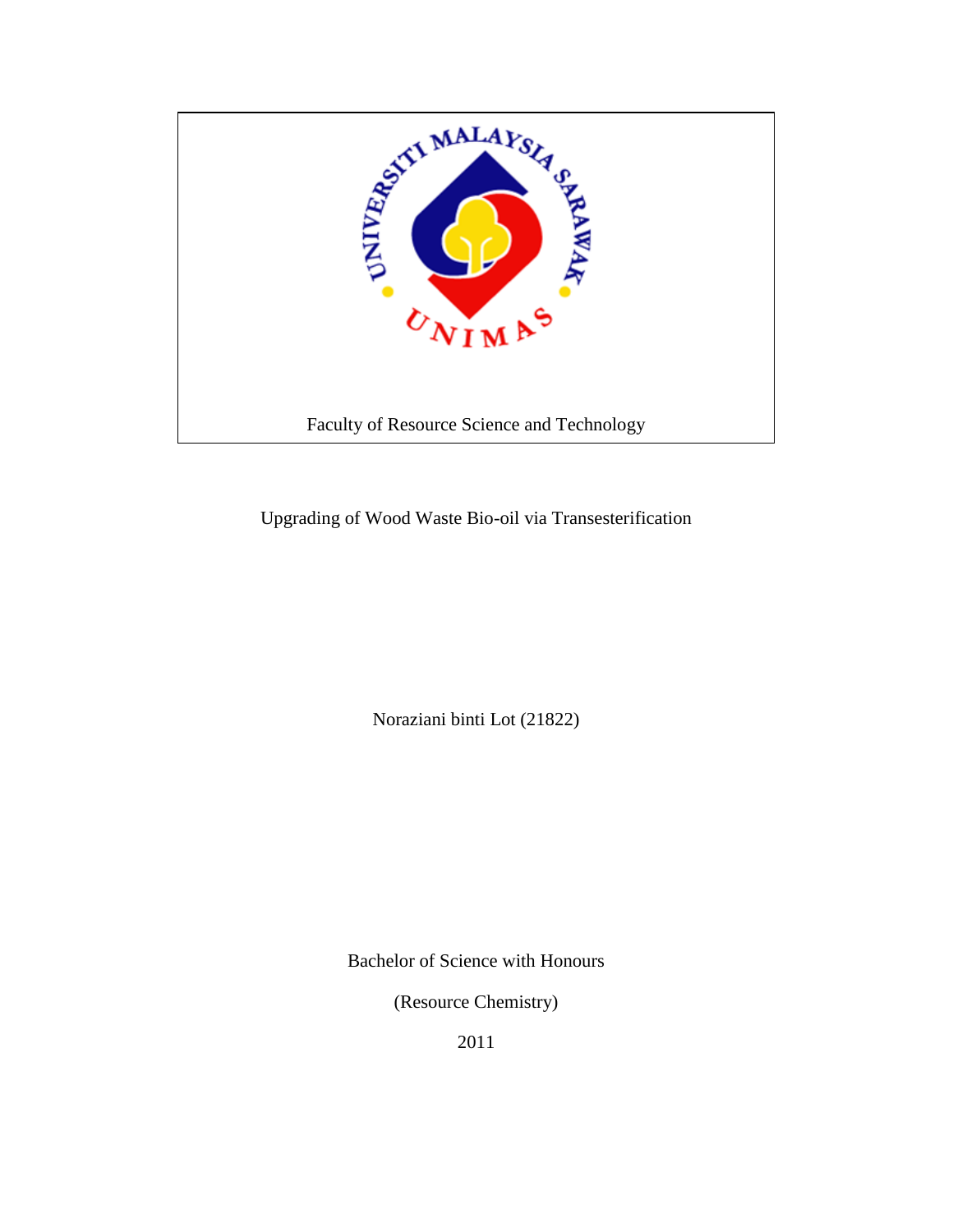### **ACKNOWLEDGEMENT**

First of all, I would like to thank Allah that I was able to finished and complete this research within the arranged time. Not to forget, a special thanks to my supervisor, Madam Rafeah Wahi for her guidance during this two semesters. She has been a great help to me by providing a lot of information and guidelines for this research. Besides that, I would also like to send my gratitude to Assoc Prof Dr. Zainab Ngaini whose been giving a new idea regarding the method and also provide the reagent and equipment for the research.

To the laboratory assistance, Tuan Haji Karni, technician, Mr. Rajuna Tahir and Mr. Ismadi, I would like to thanked them for their kind assistance. They always come in handy when I faced difficulties in my research. Also to the laboratory staff at GCMS laboratory, Mr. Benedict for his help in analyzed the samples. Besides that, I would also like to thank Sharifah Mona, master student that always guide during the research.

To my mother, Faridah Dollah, thanks a lot mom, for your support either mentally or financially. Lastly, not to forget, my precious friends Calidya Idem, Cynthia Rudy, Julia and Vannessa Lawai whose share the same laboratory, thanks for always there accompanied me during the overtime on weekend. Thanks a lot girl.

I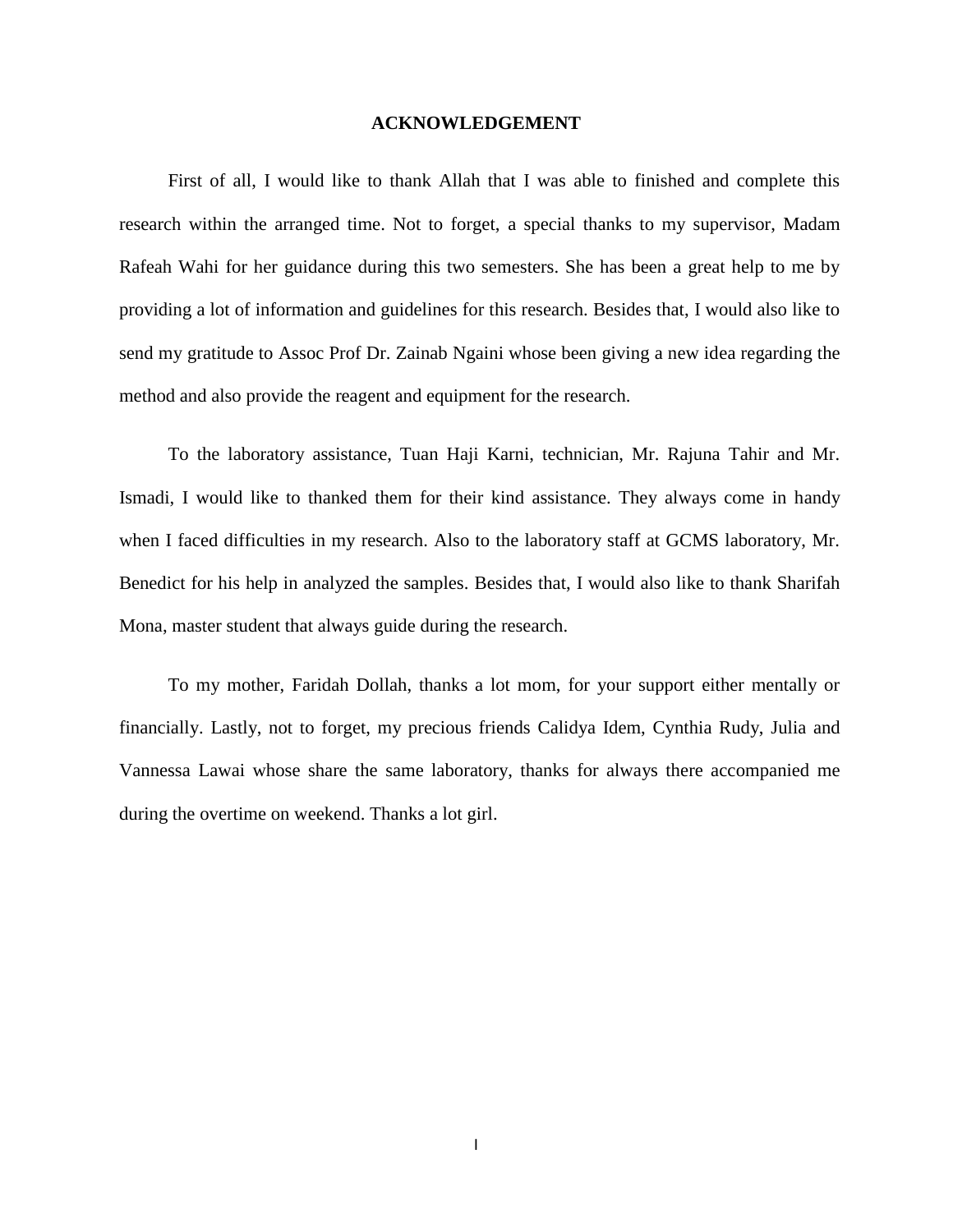# **DECLARATION**

I hereby declare that no portion of the work referred to this thesis has been submitted in support of an application for another degree or qualification to this or any other university or institution of higher learning.

# **(NORAZIANI BINTI LOT)**

Date: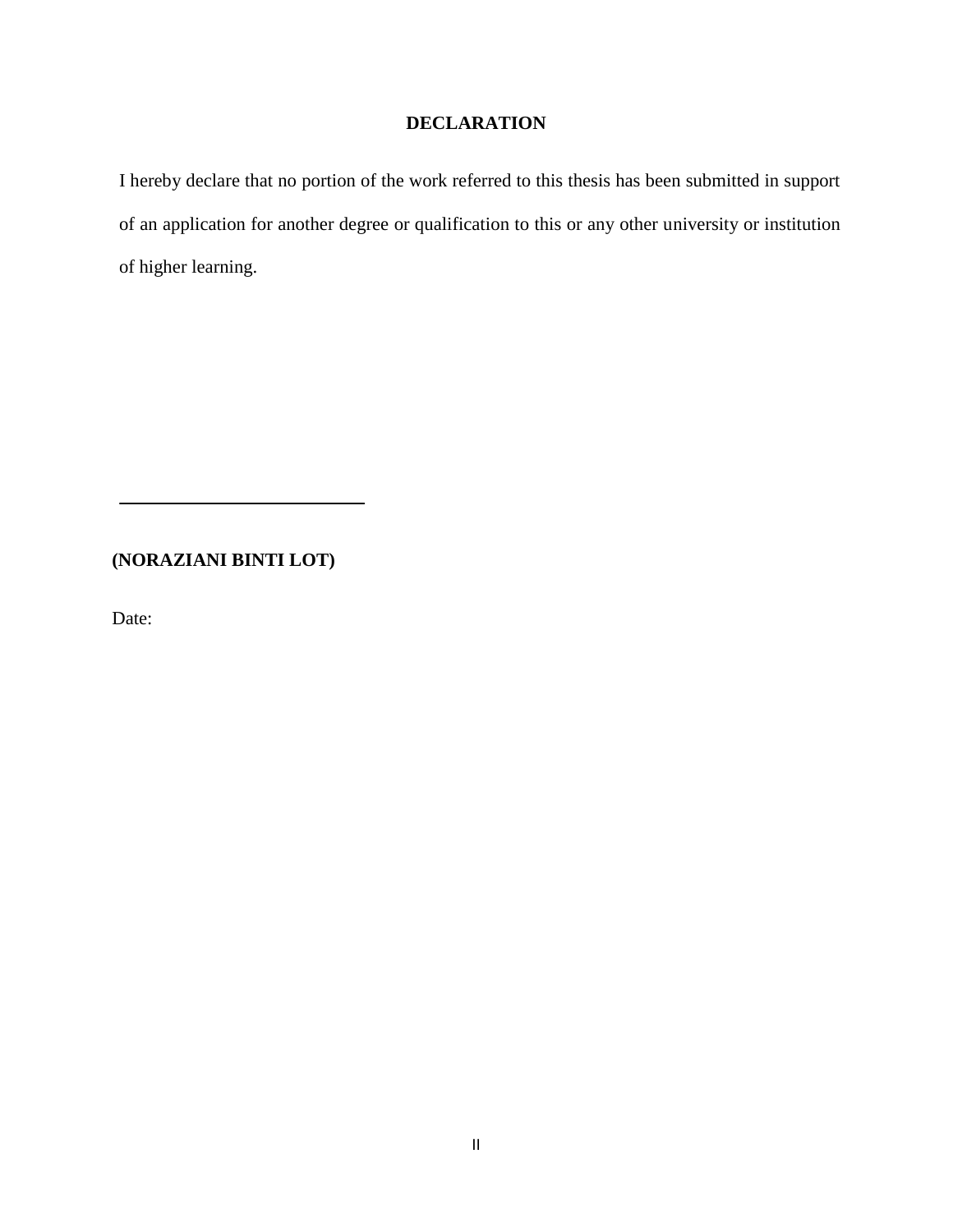# **TABLE OF CONTENTS**

| Ш         |
|-----------|
|           |
| <b>VI</b> |
|           |

# CHAPTER 1

# INTRODUCTION

| 2                  |
|--------------------|
| $\Delta$           |
| $\mathbf{\Lambda}$ |

# CHAPTER 2

# LITERATURE REVIEW

|                                                        | .5 |
|--------------------------------------------------------|----|
|                                                        | 6  |
| 2.3 Chemical Structure and Major Components of Biomass | 7  |
|                                                        | 8  |
|                                                        | 11 |
| 2.5.1 Homogeneous Acid-catalyzed Transesterification   | 11 |
|                                                        | 12 |
|                                                        | 13 |
| 2.5.4 Transesterification using Solid-Acid Catalysts   | 13 |
|                                                        | 14 |
|                                                        | 15 |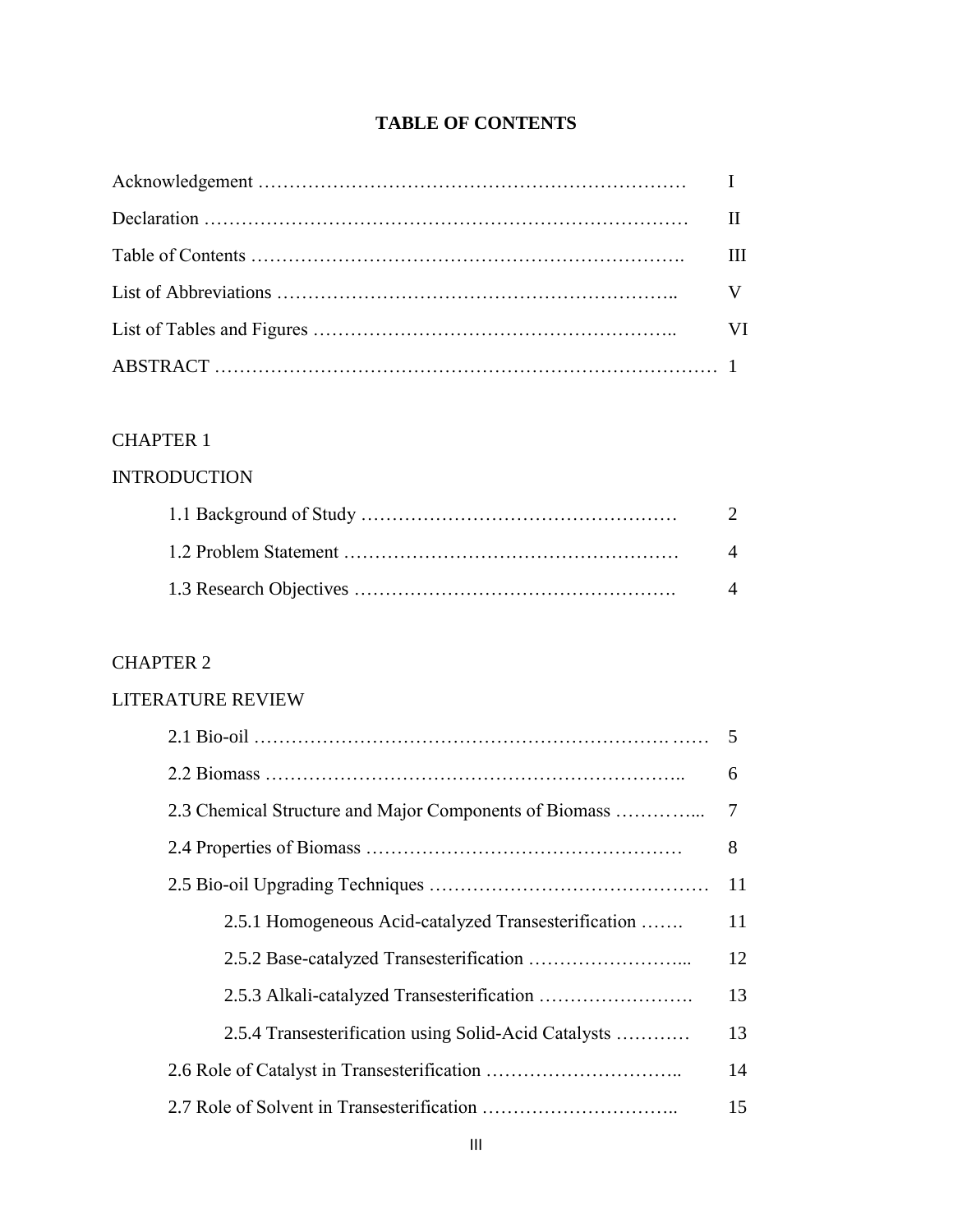# CHAPTER 3

# MATERIALS AND METHODS

|                                                | 16 |
|------------------------------------------------|----|
|                                                | 16 |
| 3.3 Removal of Water and Dichloromethane (DCM) | 17 |
|                                                | 17 |
|                                                | 18 |
|                                                | 19 |
|                                                | 19 |
|                                                | 20 |
|                                                | 20 |
|                                                | 21 |

# CHAPTER 4

# RESULTS AND DISCUSSIONS

|                                                             | 23 |
|-------------------------------------------------------------|----|
| 4.2 Fourier Transform Infrared Spectrometer (FTIR) Analysis | 26 |
| 4.3 Gas Chromatography Mass Spectrometer (GCMS) Analysis    | 31 |
|                                                             | 40 |
| 4.5 Effect of Methanol/Bio-oil Ratio on Transesterification | 40 |

# CHAPTER 5

| 43 |
|----|
|    |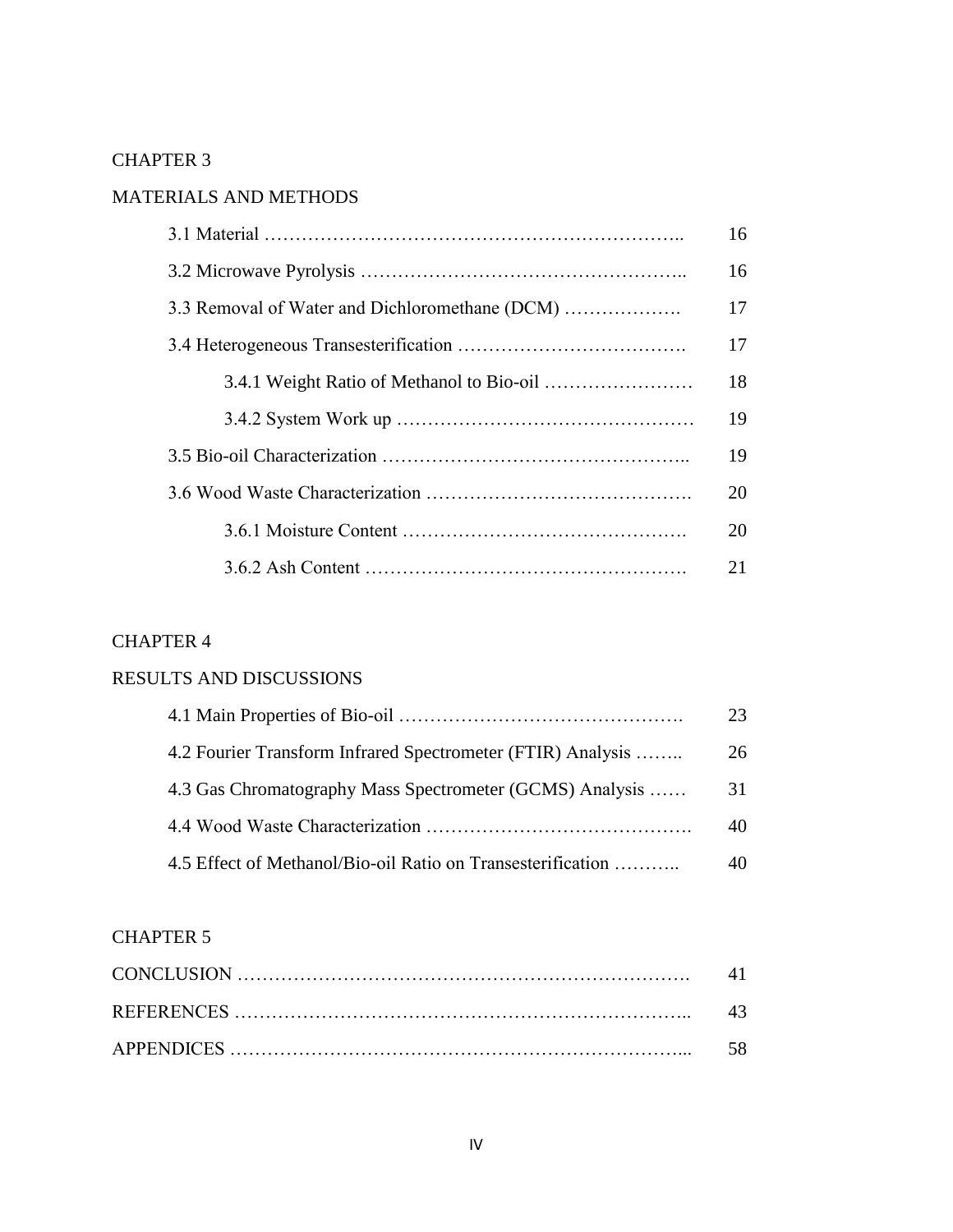# **LIST OF ABBREVIATIONS**

| <b>EFB</b>  | Empty fruit bunch                    |
|-------------|--------------------------------------|
| DCM         | Dichloromethane                      |
| <b>FFA</b>  | Free fatty acid                      |
| <b>FTIR</b> | Fourier transforms infrared          |
| <b>GCMS</b> | Gas chromatography mass spectrometer |
| GCV         | Gross calorific value                |
| <b>HHV</b>  | Higher heating value                 |
| <b>LHV</b>  | Lower heating value                  |
| <b>NaOH</b> | Sodium hydroxide                     |
| CaO         | Calcium oxide                        |
| $\mathbf R$ | Ratio                                |
| MJ/kg       | Megajoule per kilogram               |

Wt.% Weight percentages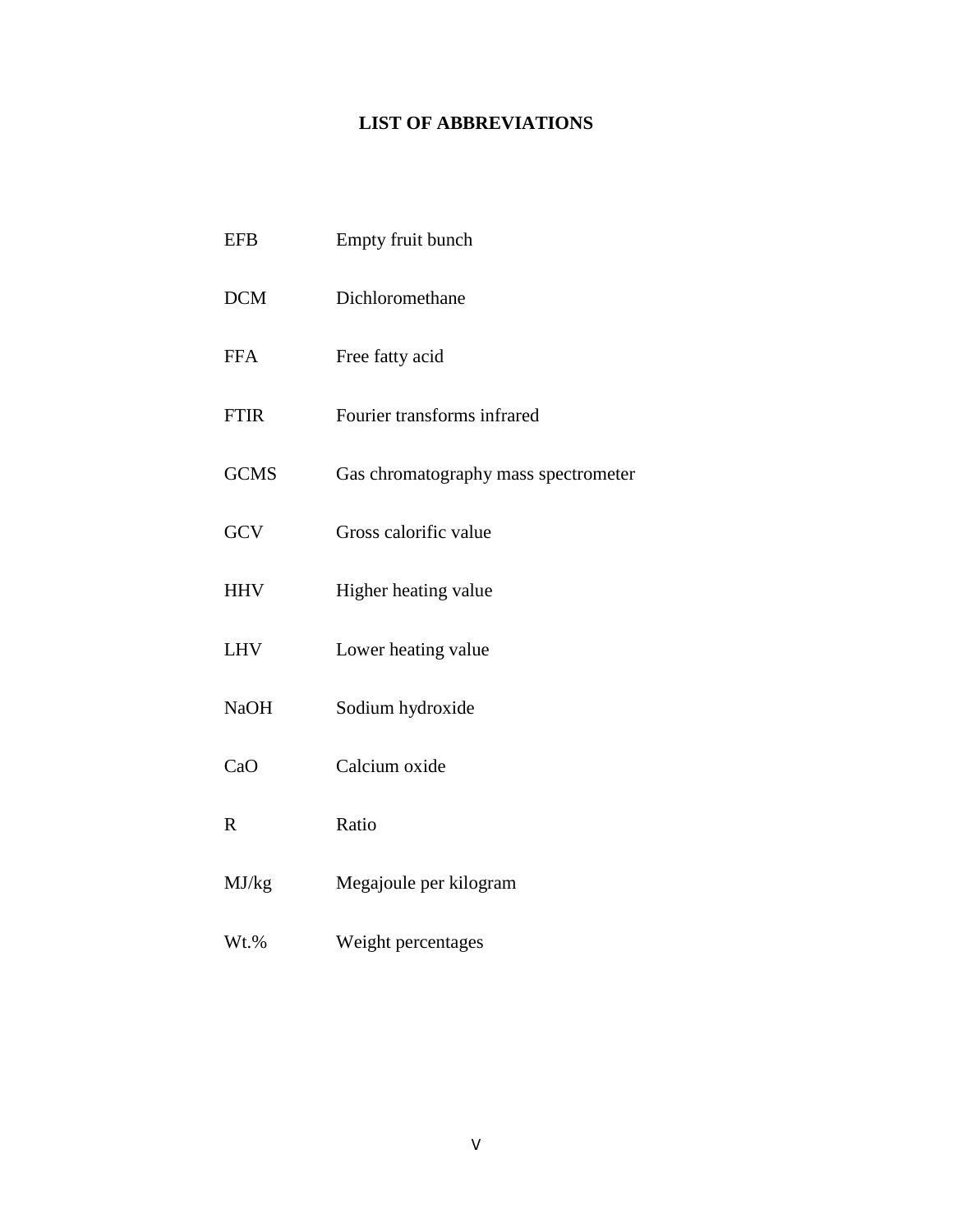# **LIST OF TABLES**

| Table 4.1 | Physical properties of bio-oil                                                  | 23 |
|-----------|---------------------------------------------------------------------------------|----|
| Table 4.2 | The main functional groups determine by FTIR analysis                           | 27 |
| Table 4.3 | Area percentage (%) of chemical compounds in bio-oils                           | 32 |
| Table 4.4 | Area percentage (%) of the main compounds in the raw bio-oil                    | 33 |
| Table 4.5 | Area percentage (%) of the main compounds in upgraded bio-oil<br>$(R=2:1)$      | 35 |
| Table 4.6 | Area percentage (%) of the main compounds in the upgraded bio-<br>oil $(R=1:1)$ | 37 |
| Table 4.7 | Proximate analysis data of wood waste                                           | 42 |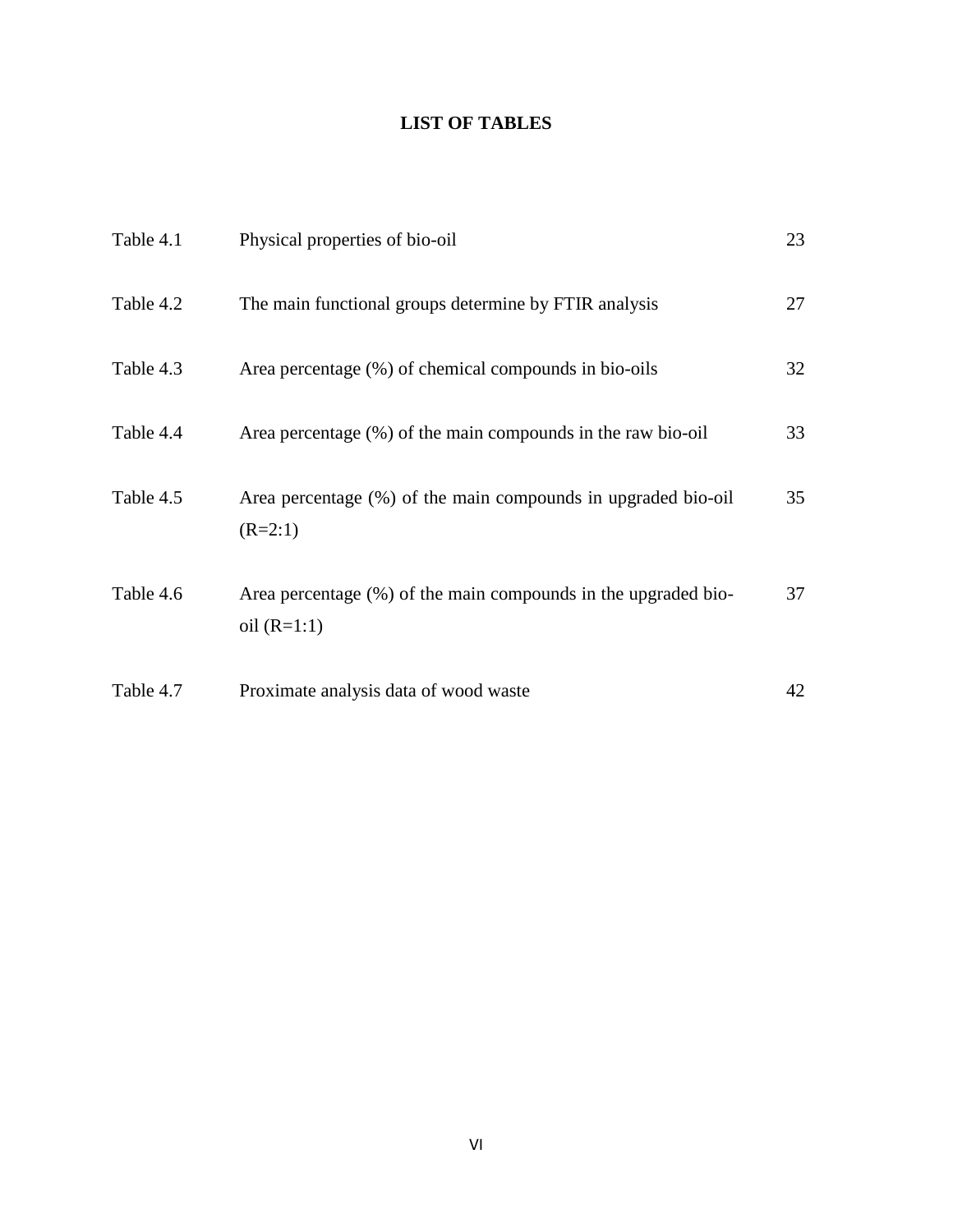# **LIST OF FIGURES**

| Figure 3.1 | Flow chart of transesterification reaction                                                                       | 18 |
|------------|------------------------------------------------------------------------------------------------------------------|----|
| Figure 3.2 | Flow chart of the experiment of wood waste conversion to fuel<br>material                                        | 22 |
| Figure 4.1 | Samples of (a) upgraded bio-oil $(R=2:1)$ , (b) upgraded bio-oil<br>$(R=1:1)$ and (c) raw bio-oil diluted in DCM | 25 |
| Figure 4.2 | Samples of (a) raw bio-oil, (b) upgraded bio-oil $(R=1:1)$ and (c)<br>upgraded bio-oil $(R=2:1)$                 | 26 |
| Figure 4.3 | FTIR Spectra of raw bio-oil                                                                                      | 30 |
| Figure 4.4 | FTIR Spectra of upgraded bio-oil $(R=1:1)$                                                                       | 28 |
| Figure 4.5 | FTIR Spectra of upgraded bio-oil $(R=2:1)$                                                                       | 29 |
| Figure 4.3 | Gas chromatogram of raw bio-oil                                                                                  | 53 |
| Figure 4.4 | Gas chromatogram of upgraded bio-oil $(R=2:1)$                                                                   | 54 |
| Figure 4.5 | Gas chromatogram of upgraded bio-oil $(R=1:1)$                                                                   | 55 |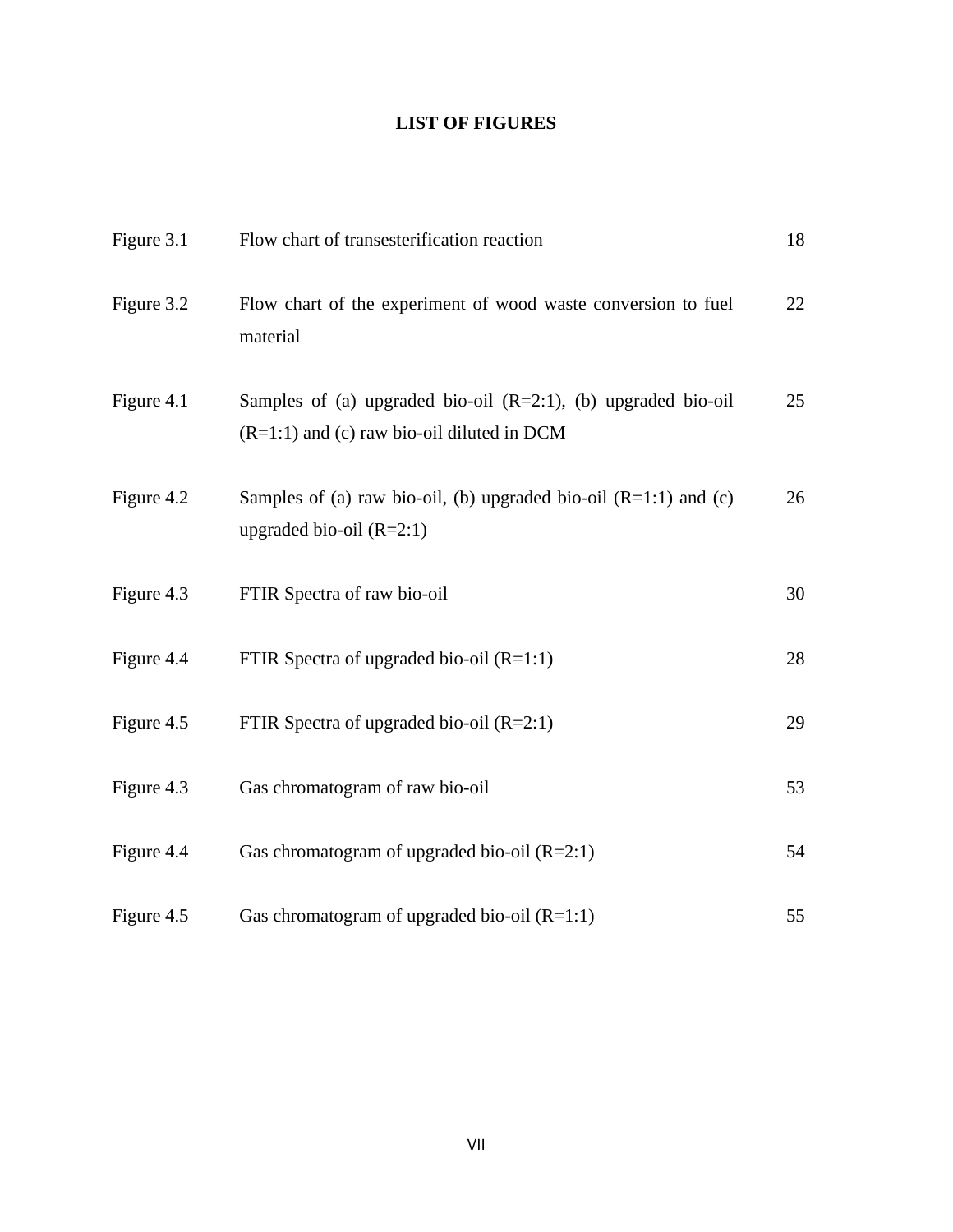### **Upgrading of Wood Wastes Bio-oil via Transesterification**

**Noraziani bt. Lot** 

Resource Chemistry Programme, Faculty of Resource Science and Technology, University Malaysia Sarawak

### **ABSTRACT**

Depletion of fossil fuels leads to a research to find an alternative source to replace it. Esterification and transesterification are the most widely used upgrading method to produce biofuels with similar properties as petroleum fuels. This study attempted to improve the bio-oil properties produced from microwave pyrolysis by using heterogeneous transesterification reaction with calcium oxide (CaO) as catalyst. The objectives of this study are to improve the pyrolytic bio-oils properties and to determine the ideal weight ratio of methanol/bio-oil for transesterification reaction. Dried sample of wood waste is subjected to microwave pyrolysis to produce pyrolytic bio-oil. The bio-oil is then upgraded using transesterification reaction with the aid of CaO and carried out in two different weight ratio of methanol/bio-oil. Characterization of the bio-oil before and after transesterification reaction shows that the properties of bio-oil are successfully improved. Gross calorific values of upgraded bio-oil are 32.949 and 34. 483 MJ/kg. Based on the experimentations, ideal weight ratio of methanol/biooil is 2:1 which greatly improved certain bio-oil properties. In conclusion, although this weight ratio improves certain properties of bio-oil the most important properties of bio-oil which is calorific value are reduced significantly.

**Key words:** Bio-oil, transesterification, pyrolysis, ester

## **ABSTRAK**

*Kekurangan minyak fosil menyebabkan para penyelidik menganalisa sumber baru yang sesuai bagi menggantikannya. Antara kaedah yang sering digunakan untuk menghasilkan minyak bermutu tinggi yang mempunyai sifat-sifat yang hamper sama dengan minyak petrol adalah kaedah pengesteran dan transesterifikasi. Dalam kajian sifat-sifat minyak yang terhasil daripada prose pyrolysis dengan menggunakan reaksi transesterifikasi campuran dengan menggunakan kalsium oksida (CaO) sebagai pemangkin. Objektif kajian ini adalah untuk meningkatkan kualiti minyak dan untuk menentukan nisbah berat metanol/minyak yang terbaik. Sampel kayu kering diproses menggunakan kaedah pyrolisis untuk menghasilkan minya pyrolitik. Kemudian, minyak yang terhasil tadi ditransesterifikasi dengan bantuan CaO sebagai pemangkin dan dijalankan dalam dua nisbah berat metanol/minyak yang berlainan. Analisis sifat minyak sebelum dan selepas transesterifikasi menunjukkan sifat-sifat minyak telah berjaya diperbaiki. Jumlah kalori minyak yang telah diperbaiki adalah 32.949 dan 34.483 MJ/kg. berdasarkan eksperimen, nisbah berat yang sesuai ialah 2:1 yang menunjukkan peningkatan yang tinggi kepada sifat-sifat tertentu minyak. Kesimpulannya, walaupun nisbah tersebut Berjaya memingkatkan kualiti minyak tetapi jumlah kalori minyak yang merupakan sifat terpenting minyak berkurang.* 

*Kata kunci: Minyak, transesterifikasi, pirolisis, ester*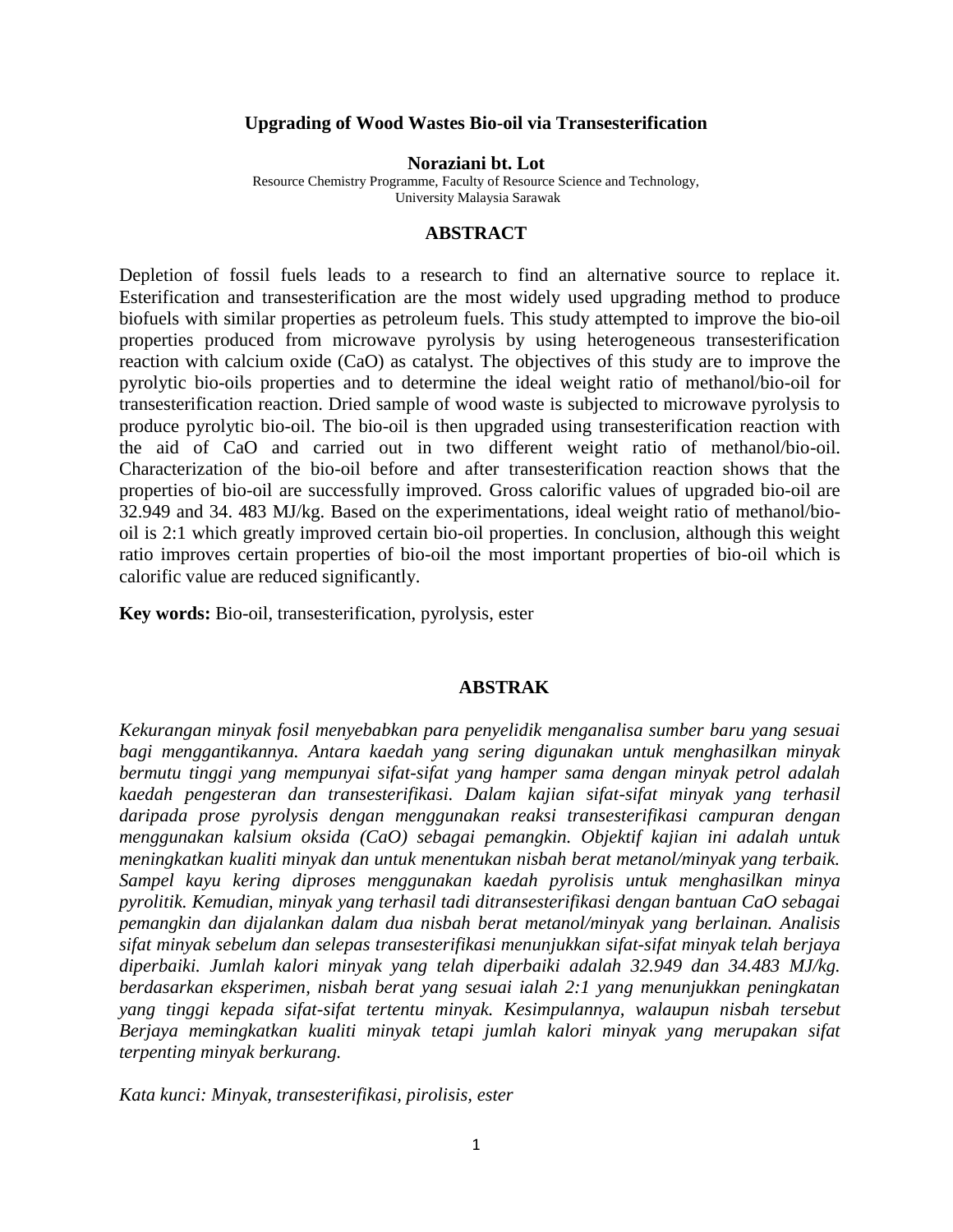### **CHAPTER 1**

#### **INTRODUCTION**

# **1.1 Background of Study**

Over the past few years the level of interest placed on biomass as an alternative fuel source has greatly increased. Thus, many researches on the method for converting those waste into biofuels have been develop. A very promising method of converting biomass to energy is through thermo-chemical conversion, more particularly, pyrolysis. Pyrolysis is carried out within a temperature range of  $300-600^{\circ}$ C, in the absence of oxygen, typically in a nitrogen atmosphere. Biomass pyrolysis results in the production of three products, namely, gas, bio-oil and bio-char. The relative proportion of these products depends very much on the pyrolysis method, the characteristics of the biomass and the reaction parameters. A very high heating rate, along with rapidly quenching the reaction is required in order to maximize the liquid yields. This can potentially yield up to 75% bio-oil (Ringer *et al*., 2006; Crofcheck, 2007).

Bio-oils are dark brown liquid produced from pyrolysis process and composed of very complex mixture of oxygenated hydrocarbon with significant proportion of water from both original moisture and reaction product. However, these type of oils obtained from this process which can be called fast pyrolysis process cannot be used as transportation fuels without prior upgrading process. This is due to their high oxygen content (35-40 wt % dry basis) and water content (15- 25 wt %) (Ringer *et al*., 2006; Crofcheck, 2007). Thus, the bio-oil product must go through upgrading process such as transesterification reaction for instance, homogeneous acid catalyzed transesterification, base-catalyzed transesterification, alkaline transesterification and transesterification using solid-acid catalysts.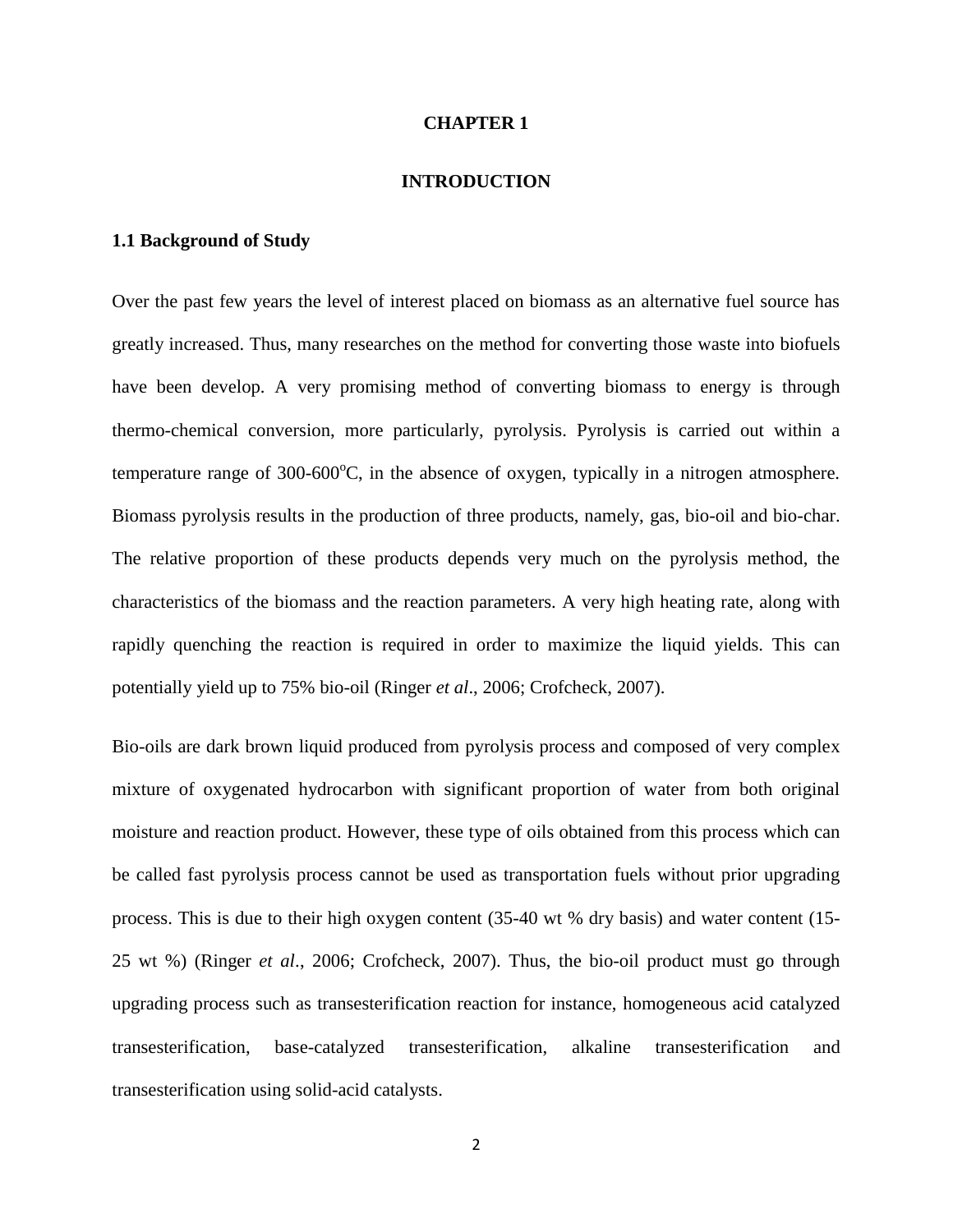Homogeneous acid catalyst can simultaneously catalyze both esterification and transesterification. Previous studies by Zhang (2003a, 2003b), have shown that the acid catalyzed biodiesel production can be economically compete with base catalyzed process especially when low cost feedstock is used. However, this reaction takes longer time which is about 4000 times slower than homogeneous base catalyzed reaction (Srivastava & Prasad, 2000). Base-catalyzed transesterification is the second stage of biodiesel synthesis which gives high conversion of methyl ester up to 98% as stated by Yusup and Khan (2010). However, this reaction is very sensitive to the purity of the reactant as free fatty acid (FFA) content must be in a certain limit (Sharma *et al.,* 2008). As for alkaline transesterification, maximum conversion efficiency was recorded at 0.5% of NaOH as reported by Ramadhas *et al.* (2005). However, the amount of catalyst used for alkaline transesterification should be ranged between 0.3 - 1.0%. Excess amount of catalyst leads to formation of emulsion that reduced the conversion efficiency. Transesterification using solid-acid catalysts have more significant advantages compared to the conventional homogeneous acids due to less corrosion, less toxicity and less environmental problems (Lou *et al.,* 2008). However, the use of those solid acids usually requires high reaction temperature, long reaction time and relatively high pressure (Zhang *et al.,* 2010).

In this study, heterogeneous catalyzed transesterification was used due to higher tolerance to water and FFA in oils and ability to simultaneously catalyze both the esterification and transesterification reactions. According to Yan *et al.* (2009) some salts and oxides of magnesium, calcium, and zinc are active in transesterification. Recently, the reaction of some crude oils into biodiesel can be directly catalyzed by calcium oxide (CaO) catalyst when water content in the oils is less than 2 (wt%) and FFA content less than 3.5 (wt%) (Yan *et al*., 2009).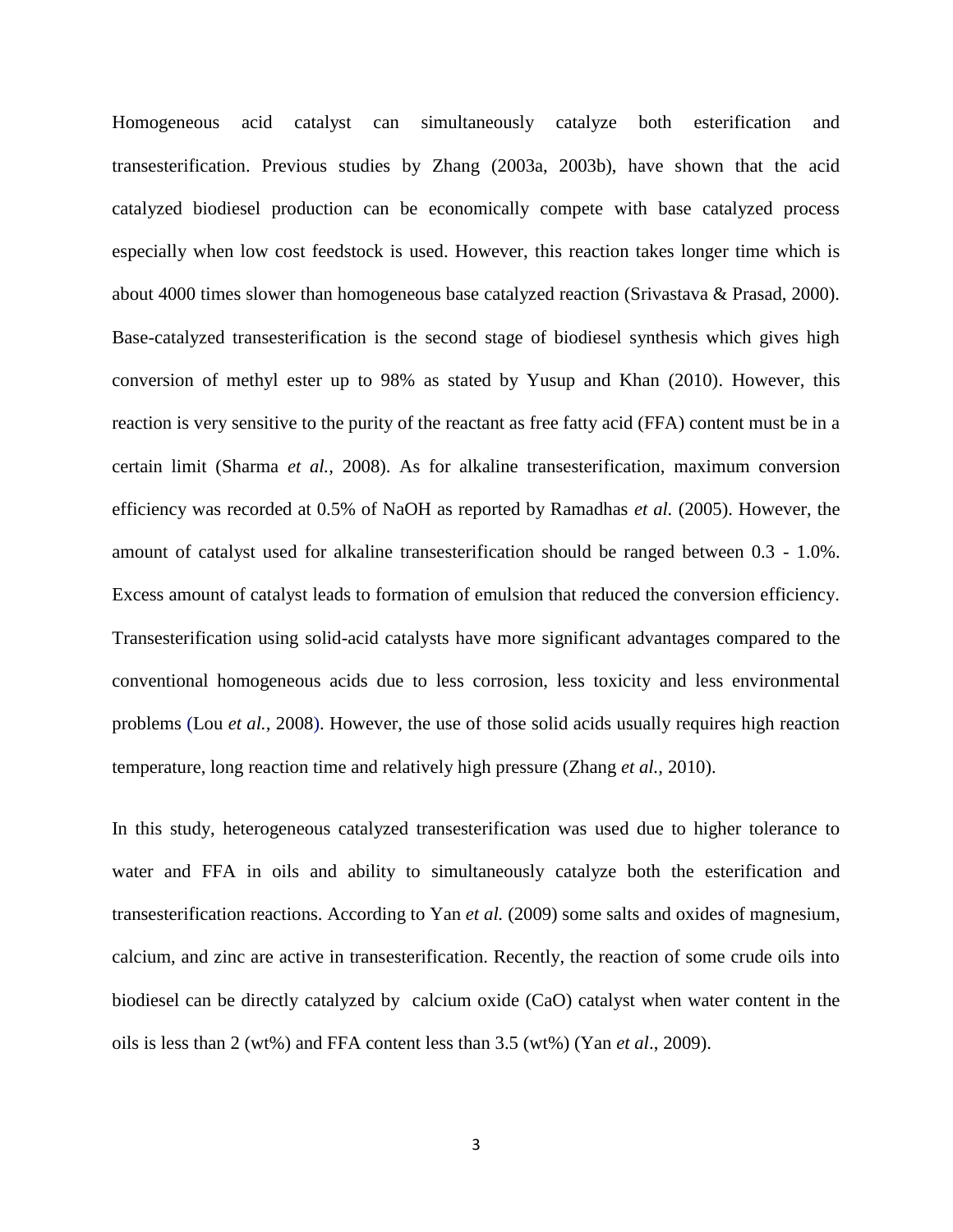## **1.2 Problem Statement**

The reducing sources of fuel due to depletion of the fossil fuels lead to the research on a renewable and environmentally acceptable fuel sources. From the previous research, the agricultural waste can be used as another alternatives source to replace fossil fuels, by using thermochemical conversion processes such as microwave pyrolysis.

However, the bio-oil produced is not ready to be used as a biodiesel due to their high oxygen content (35-40 wt% dry basis) and water content (15-25 wt%) (Czernik *et al*., 2002). Besides that, the low calorific value and high density of the bio-oil also did not fit the requirements properties. Thus, the upgrading process must be done in order to achieve a high quality of bio-oil by heterogeneous catalyzed transesterification. This method is used due to the high tolerance to water and FFA in oils and can catalyzed both esterification and transesterification reactions. CaO is an active catalyst in transesterification reaction and able to directly catalyzed the reaction of crude oils into biodiesel (Yan *et al.,* 2009).

### **1.3 Research Objectives**

This study will focus on the use of transesterification process to produce a bio-oil of improved quality. The specific objectives of this study are to:

- To upgrade the bio-oil produced from pyrolysis in order to improve its properties
- To determine ideal weight ratio of methanol/bio-oil that can be used in transesterification reaction.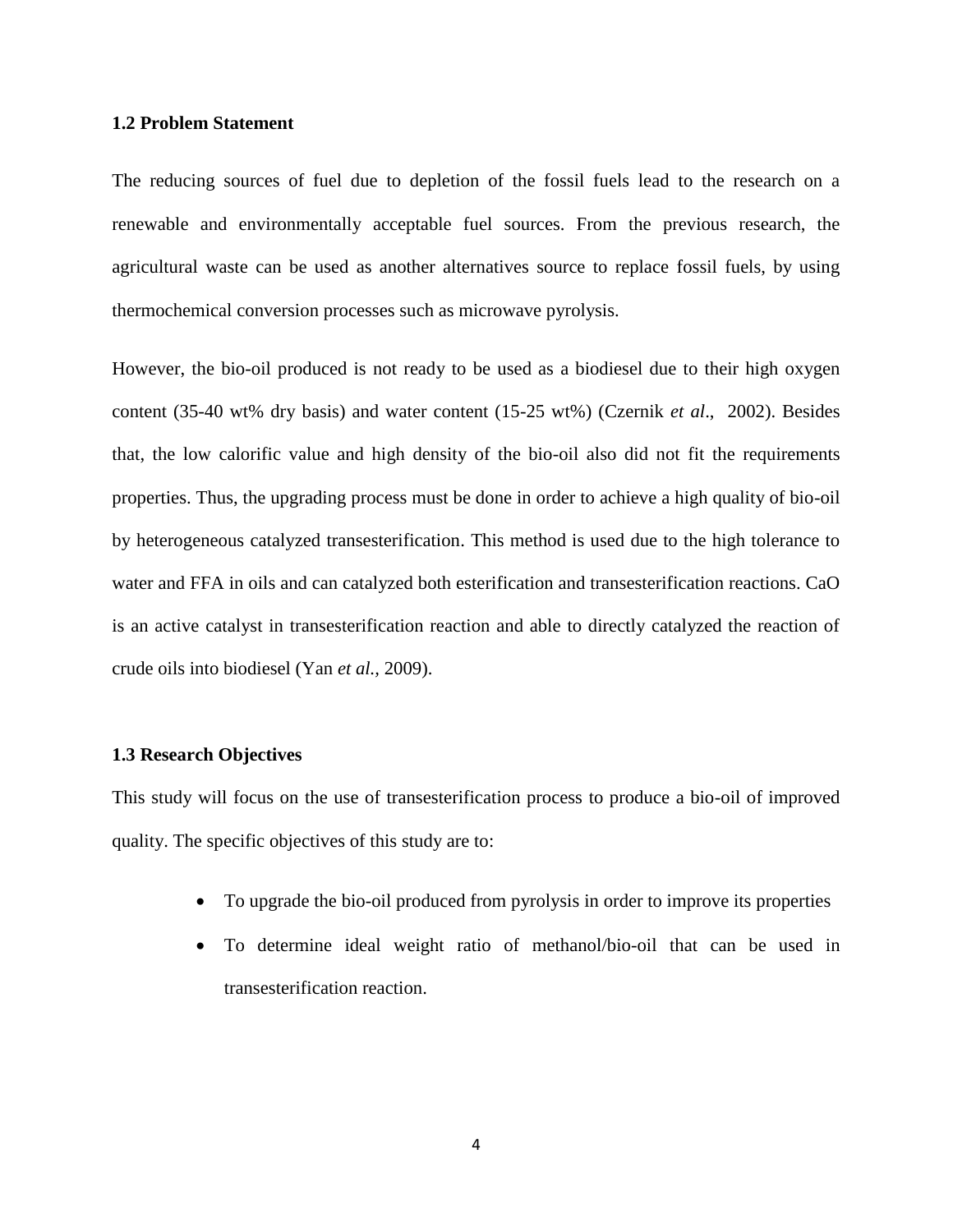### **CHAPTER 2**

#### **LITERATURE REVIEW**

# **2.1 Bio-oils**

Bio-oils are dark brown, free-flowing organic liquids that are comprised of highly oxygenated compounds (Mohan *et al.,* 2006). Bio-oils include pyrolysis oils, pyrolysis liquids, bio-crude oil (BCO), wood liquids, wood oil, and wood distillates.

Rapid and simultaneous depolymerizing and fragmenting cellulose, hemicelluloses, and lignin with rapid increase in temperature produced pyrolysis liquids. Bio-oils have unusual attributes which due to the presence of many reactive species. Chemically, bio-oil is a complex mixture of water, guaiacols, catecols, syringols, vanilins, furancarboxaldehydes, isoeugenol, pyrones, acetic acid, formic acid, and other carboxylic acids (Mohan *et al.,* 2006). Other major groups of compound including hydroxyaldehydes, hydroxyketones, sugars, carboxylic acids and phenolics are also presence in bio-oil. Continuous phase of bio-oil is an aqueous solution of hoocellulose decomposition products and small molecules from lignin decomposition which allowed bio-oil to be considered as a microemulsion (Mohan *et al.,* 2006). Pyrolitic lignin macromolecule leads to a discontinuous phase that required the continuous liquid phase to stabilize them. These microemulsion stabilization is achieved by hydrogen bonding and nanomicelle and micromicelle formation (Mohan *et al.,* 2006). Therefore, the exact chemical nature of each bio-oil is dependant on the feedstock and the pyrolysis variables.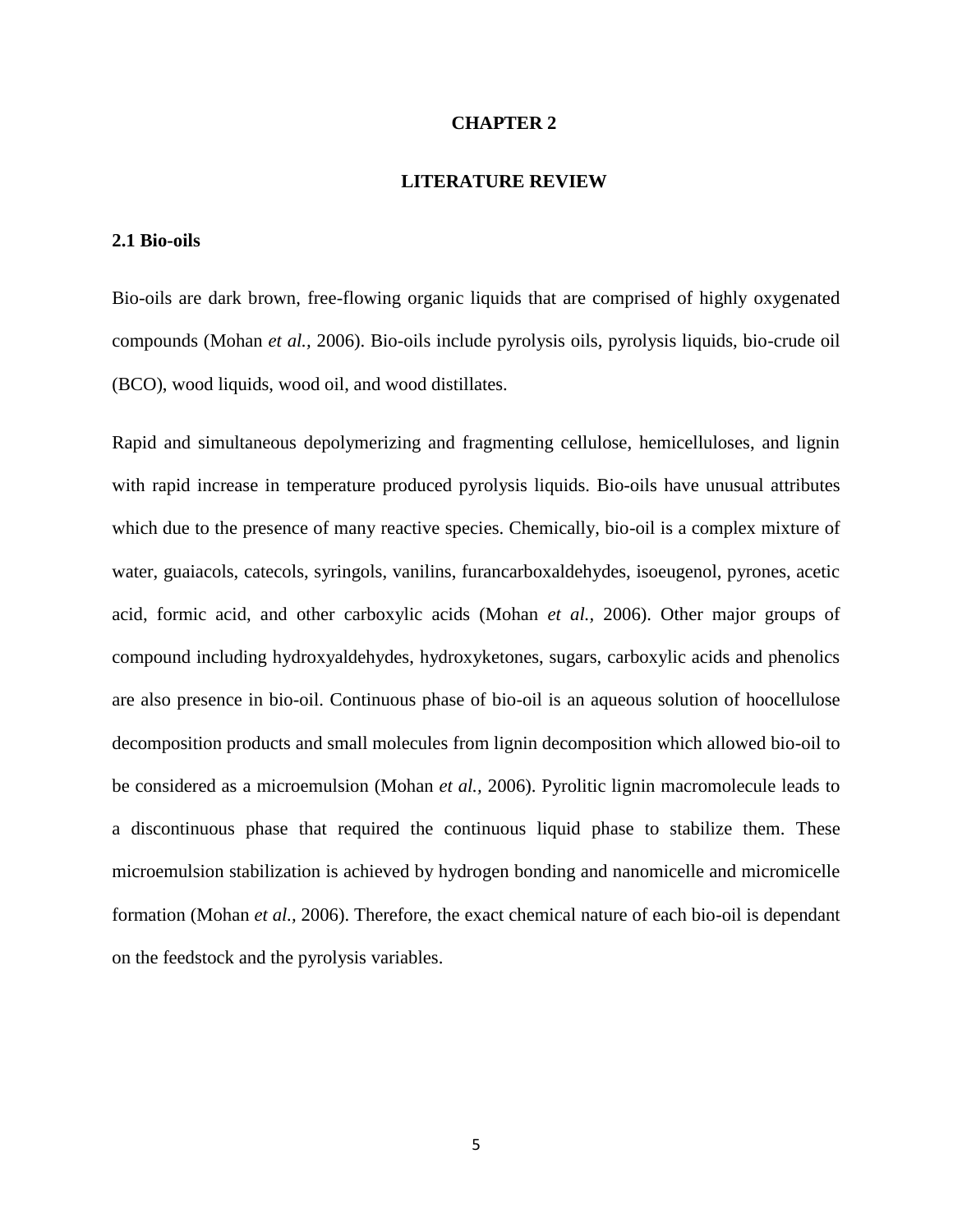#### **2.2 Biomass**

Biomass is biological material derived from living, or recently living organisms. In terms of biomass for energy, it is define as plant based material, but biomass can equally apply to both animal and vegetable derived material ("What is Biomass?", 2011). It is consist mainly of carbon and composed of a mixture of organic molecules containing hydrogen, including atoms of oxygen, nitrogen and a small quantities of other atoms such as alkali, alkaline earth and heavy metals ("What is Biomass?", 2011).

Despite containing low content of carbon, biomass has small content of sulfur, nitrogen and ash which leads to lower emission of  $SO_2$ ,  $NO_x$  and soot than that of conventional fossil fuels (Zhang *et al.*, 2007). In addition, zero emission of  $CO<sub>2</sub>$  can be achieved due to released of  $CO<sub>2</sub>$  from biomass into the plants by the process of photosynthesis (Zhang *et al.*, 2007). Therefore, biomass has been considered as great alternative fuel source over the past few years.

Method that commonly used to convert biomass to energy is thermo-chemical conversion called pyrolysis. Pyrolysis is carried out within temperature range of 300-600˚C in inert condition, typically in a nitrogen atmosphere (Zhang *et al.,* 2007). However, complex mixtures of organic compounds in pyrolysis oils can exhibit a wide spectrum of chemical functionality and contain some water. Thus, direct use as fuels might face some difficulties due to their high viscosity, poor heating value, corrosiveness and instability which required upgrading technique to improved its characteristic (Junming *et al.,* 2008).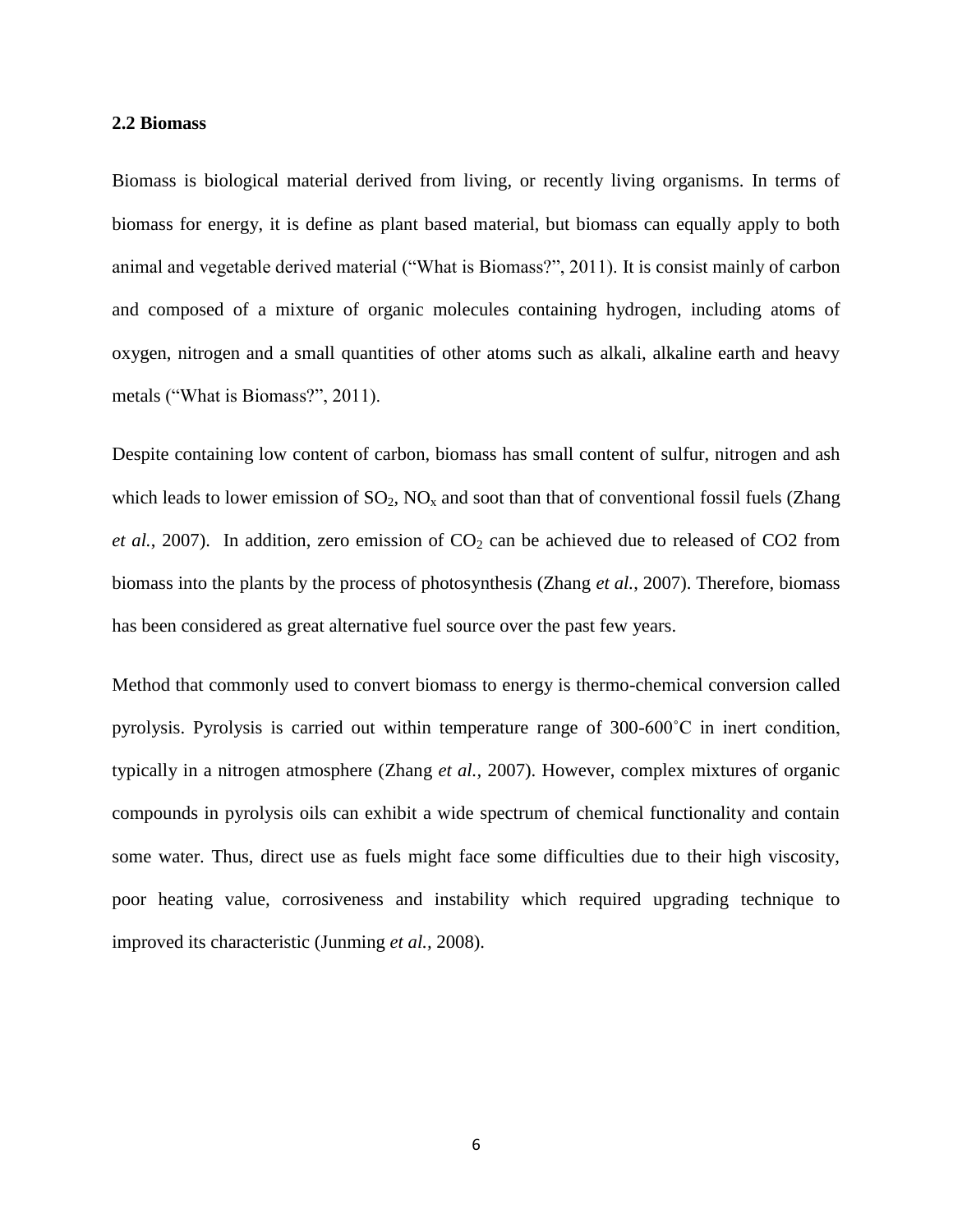### **2.3 Chemical Structure and Major Components of Biomass**

The chemical structure and major components of biomass are important for producing derived fuels and chemicals. There are three major components of biomass, namely, cellulose, hemicelluloses and lignin (Yaman, 2004). Cellulose is generally the largest fraction which consists about 40-50% of the biomass weight followed by hemicelluloses, 20-40% and the smallest fraction is lignin which exists in about 10-20% of the material by weight (McKendry, 2002).

Cellulose is a glucose polymer which contains linear chains of (1,4)-D-glucopyranose units and linked in 1-4 in the β-configuration. The average molecular weight is around 100 000 (McKendry, 2002). Cellulose is insoluble in water due to the formation of the skeletal structure of most biomass and cell wall material (Yaman, 2004).

Hemicellulose is a mixture of polysaccharides which composed mostly of sugars such as glucose, mannose, xylose and arabinose and methylglucuronic and galaturonic acids with average molecular weight less than 30 000 (McKendry, 2002). It is differs from cellulose as it consist of heterogeneous branched polysaccharide that bind tightly to the surface of each cellulose microfibril (McKendry, 2002).

Lignis are highly branched, substituted, mononuclear aromatic polymers in the cell walls of woody species which can form a lignocellulosic complex by reacting to the adjacent cellulose fibers (Yaman, 2004).

Pyrolysis of these three components of biomass shows that hemicelluloses had a higher  $CO<sub>2</sub>$ yield while cellulose record higher yield of CO and lignin produced high yield of  $H_2$  and CH<sub>4</sub> respectively (Gaojin *et al*., 2010). The pyrolysis decomposition of all biomass occurred in the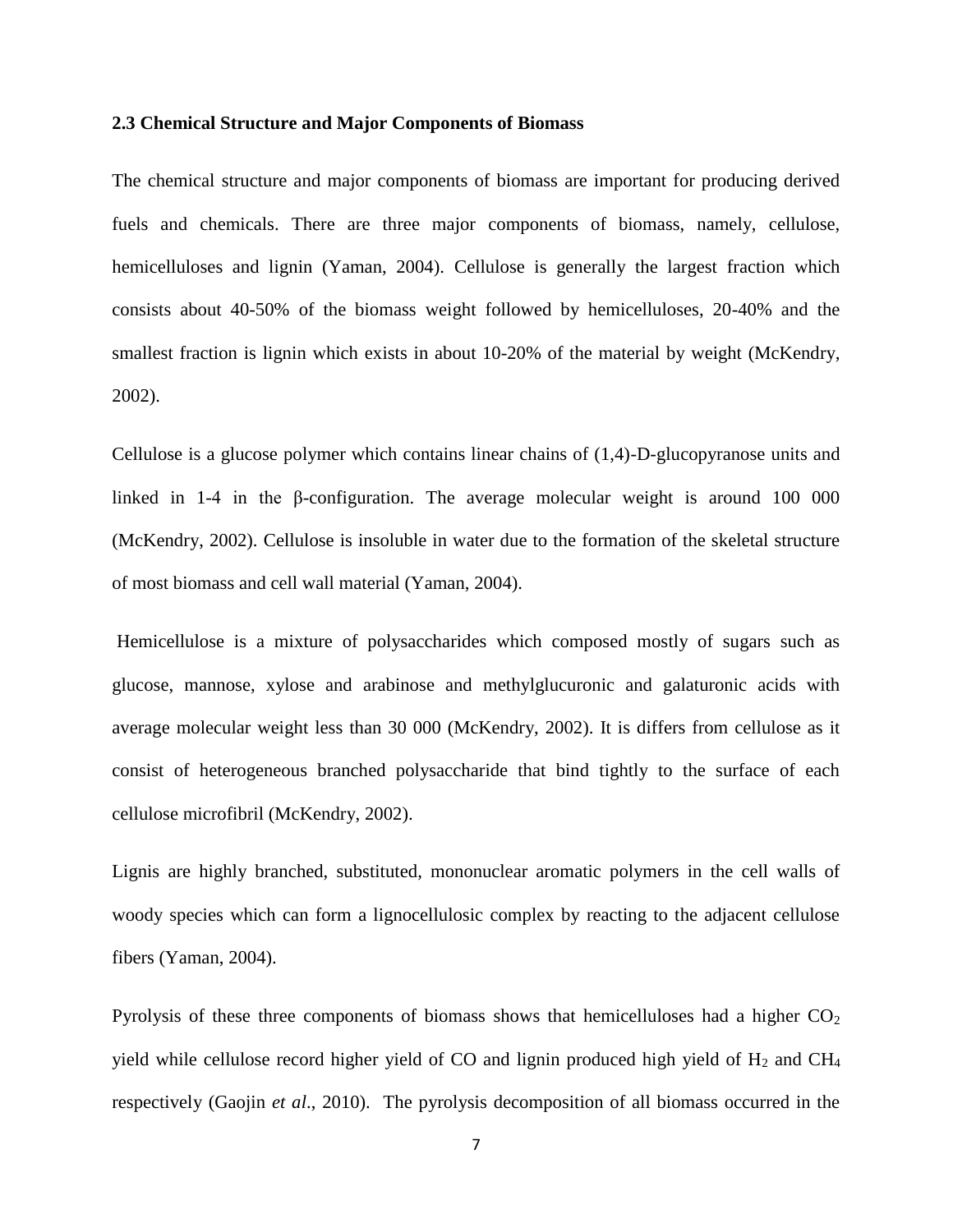temperature range of 250-400˚C. Lignin is the first components decompose which occurred at the lowest temperature and continues up to the temperature around 900˚C. Hemicellulose and cellulose decompose over the temperature range of 160-360˚C and 240-390˚C, respectively (˚Camvuka *et al.,* 2003).

### **2.4 Properties of Biomass**

## **Ash Content**

Ash contents in biomass are due to the present of minerals in the structure of trees and shrubs in addition to any soil contamination. Characterization of ash by elemental composition and fusion temperatures indicates the softening and melting behavior of ash which is important characteristic in biomass fuels selection as it provides information on amount of ash production (Hubbard *et al.,* 2007). The presence of ash in the bio-oil can cause erosion, corrosion, and gumming problems in the engine valves by affecting the power plants (Monti *et al.,* 2007). The ash content of the bio-oils from microwave pyrolysis is 0.04 wt%. Problems associated with ash content become more serious when the ash content of the fuel is greater than 0.1 wt% (Yu *et al*., 2007).

#### **pH**

Most bio-oils have a pH in the range of 2.0-3.8 due to the presence of organic acids, mostly acetic and formic acid. The acids in the bio-oils are corrosive to common construction materials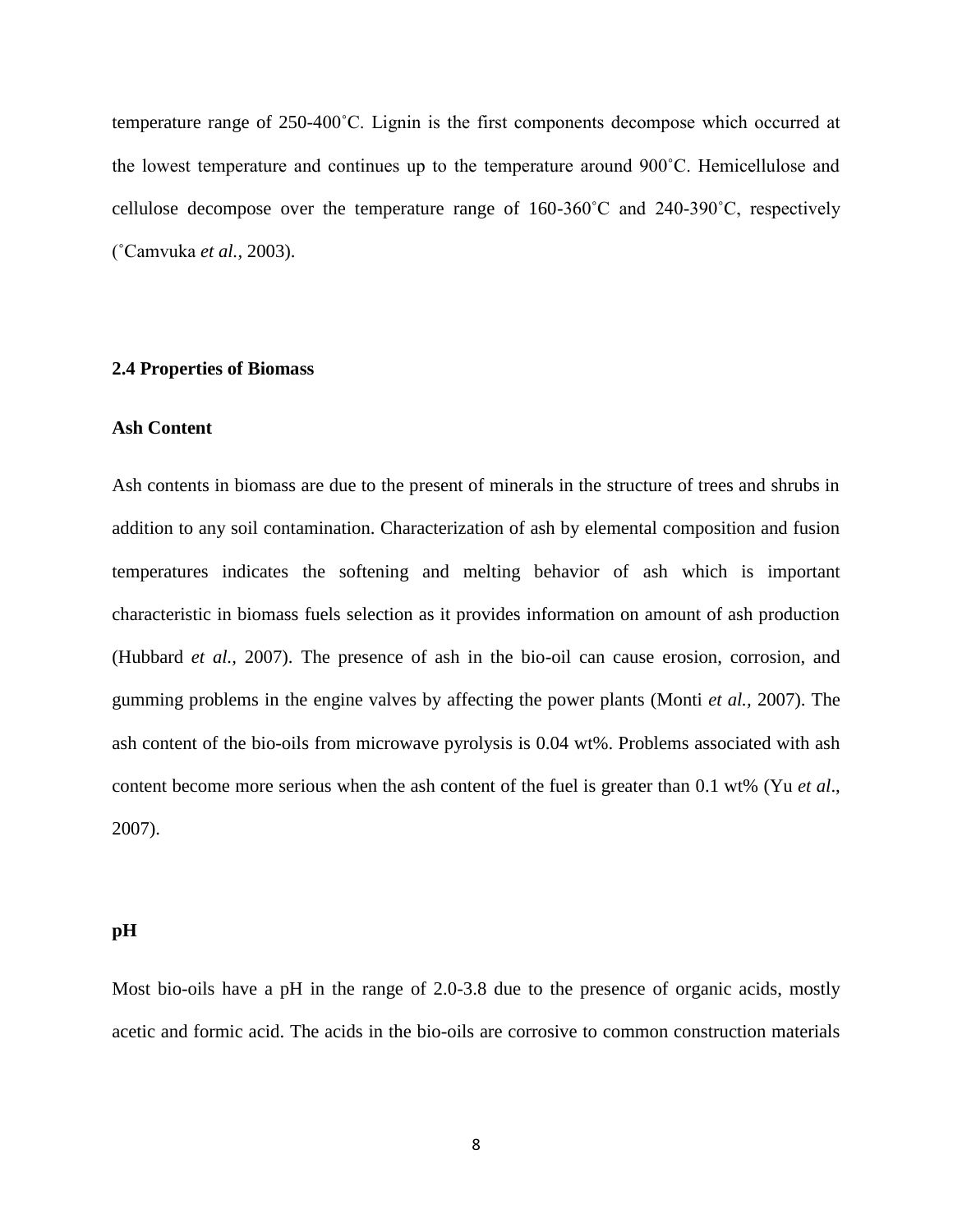such as carbon steel and aluminum, especially with elevated temperature and with the increase in water content. However, bio-oils are noncorrosive to stainless steels (Yu, *et al*., 2007).

### **Moisture Content**

Thermal conversion requires low moisture content feedstock, usually less than 50%, while bioconversion can use high moisture content feedstocks (McKendry, 2002). Feedstocks with high moisture content can also be use in thermal conversion but it will result in adversely impact on the overall energy balance (McKendry, 2002). Thus, the most efficient biomass sources for thermal conversion to biofuels are woody and low moisture content herbaceous plant species (Yu *et al.,*2007).

### **Calorific Value**

The calorific value is define as an expression of the energy content, or heat value that released when burnt in the air (McKendry, 2002). It is the most important properties required for biofuels which determine the energy value of the fuels. There are three forms of the calorific value can be expressed which are, the gross calorific value (GCV), higher heating value (HHV), and the nett calorific value (NCV) which known as lower heating value (LHV) (McKendry, 2002).

The HHV represents the maximum amount of energy potentially recoverable from biomass source. It is the total energy content released when the fuel is burnt in air including the latent heat contained in the water vapour. The actual amount of energy recovered is different for each conversion technology. Therefore, the latent heat contained in the water vapour cannot be used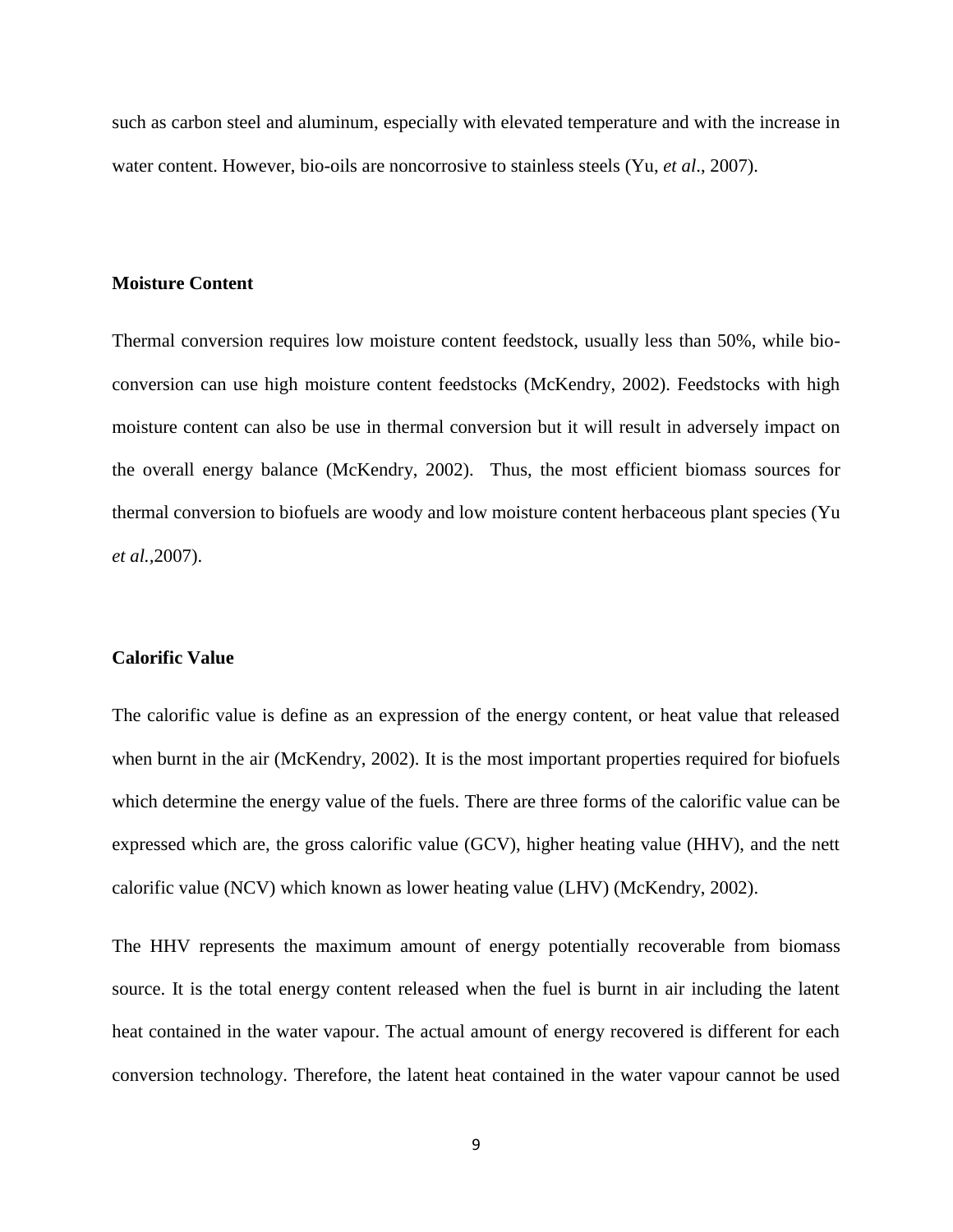effectively in the practical term which makes the suitable value to use for the enrgy available for the subsequent use is LHV (McKendry, 2002).

Bio-oils have a lower gross heating value than petroleum fuels and will therefore require an increased fuel flow to compensate the combustion in a firebox. The heating value of the bio-oils from microwave pyrolysis is approx 41.7% of a petroleum fuel oil. In other words, 2.4 kg of the bio-oil is required to provide the same energy as 1.0 kg of petroleum oil (Yu, *et al*., 2007, p.962).

# **Water Content**

.

There are two source of water in bio-oil which is the moisture in the raw sample and the water produced as a result of the dehydration reactions occurring during the pyrolysis. Therefore, depending on the feedstock and process conditions, water content can differ in a wide range (15- 30%). At this concentration water is usually miscible with the oligo-cellulosic derived components because of the solubilizing effect of other polar hydrophilic compounds (lowmolecular-weight acids, alcohols, hydroxyaldehydes, and ketones) mostly originating from the decomposition of carbohydrates. The presence of water has both negative and positive effects on the oil properties. Obviously, it lowers its heating value, contributes to the increase in ignition delay, and the decrease in combustion rate compared with engine fuels. On the other hand, it improves bio-oil flow characteristics (reduces the oil viscosity), which is beneficial to combustion (Yu *et al.,* 2007).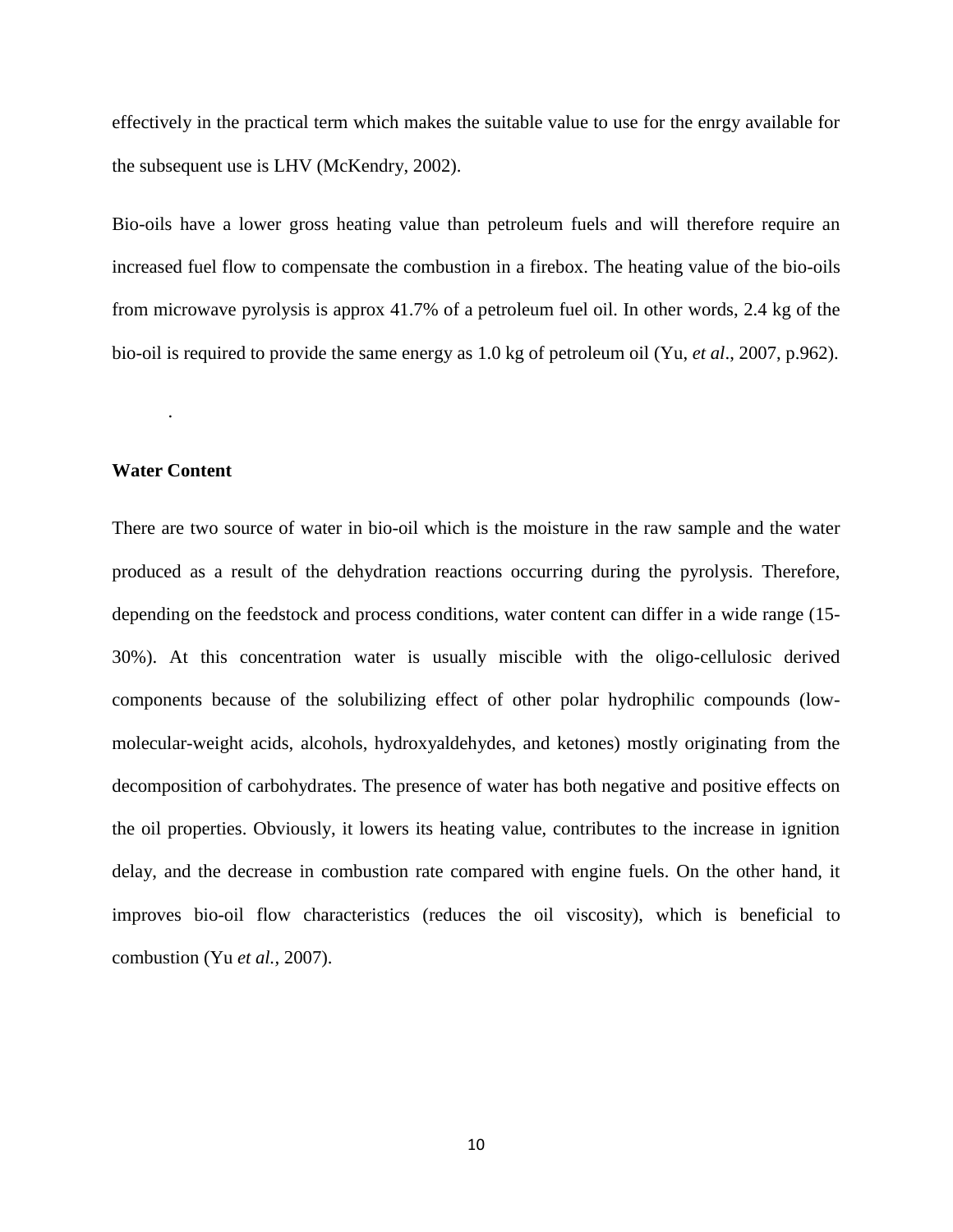## **Viscosity**

One of the main problems associated with biofuels conversion is high viscosity of biomass which can gives rise to the formation of deposits in engines due to incomplete combustion and incorrect vaporization characteristic (Chakrabarti & Ahmad, 2008). Therefore, in order to be considered as a fuel, the bio-oils must meet certain viscosity standard. The viscosity of fuel oils is usually around 2.5-30 mm<sup>2</sup>/s at 40 $^{\circ}$ C. The kinematic viscosity of the bio-oils was difficult to determine because the level of the bio-oils in the viscometer could not be read easily. Therefore, the dynamic viscosity was measured. Blending with organic solvent such as methanol and ethanol can reduce viscosity (Yu, *et al*., 2007).

## **2.5 Bio-oil Upgrading Techniques**

.

## **2.5.1 Homogeneous Acid-catalyzed Transesterification**

Homogeneous acid-catalyzed transesterification is a process that uses liquid acid catalyst replacing liquid base-catalyzed transesterification. Acid catalysts that are commonly use in this reaction are sulfuric acid (H2SO4) and hydrochloric acid (HCl) (Lam *et al.,* 2010). This reaction is better than that of base-catalyzed process due to its insensitivity to the presence of FFAs in the feedstock (Kulkarni & Dalai, 2006) and ability to catalyze both esterification and transesterification simultaneously (Jacobson *et al.,* 2008).

In previous study, it was reported that acid catalyst is more efficient when the amount of FFA in the oil exceeds 1wt.% (Zhang *et al.,* 2003a; Canakci & Van Gerpen, 1999; Freedmen *et al.,*1984). Besides that, the acid-catalyzed biodiesel production can be economically compete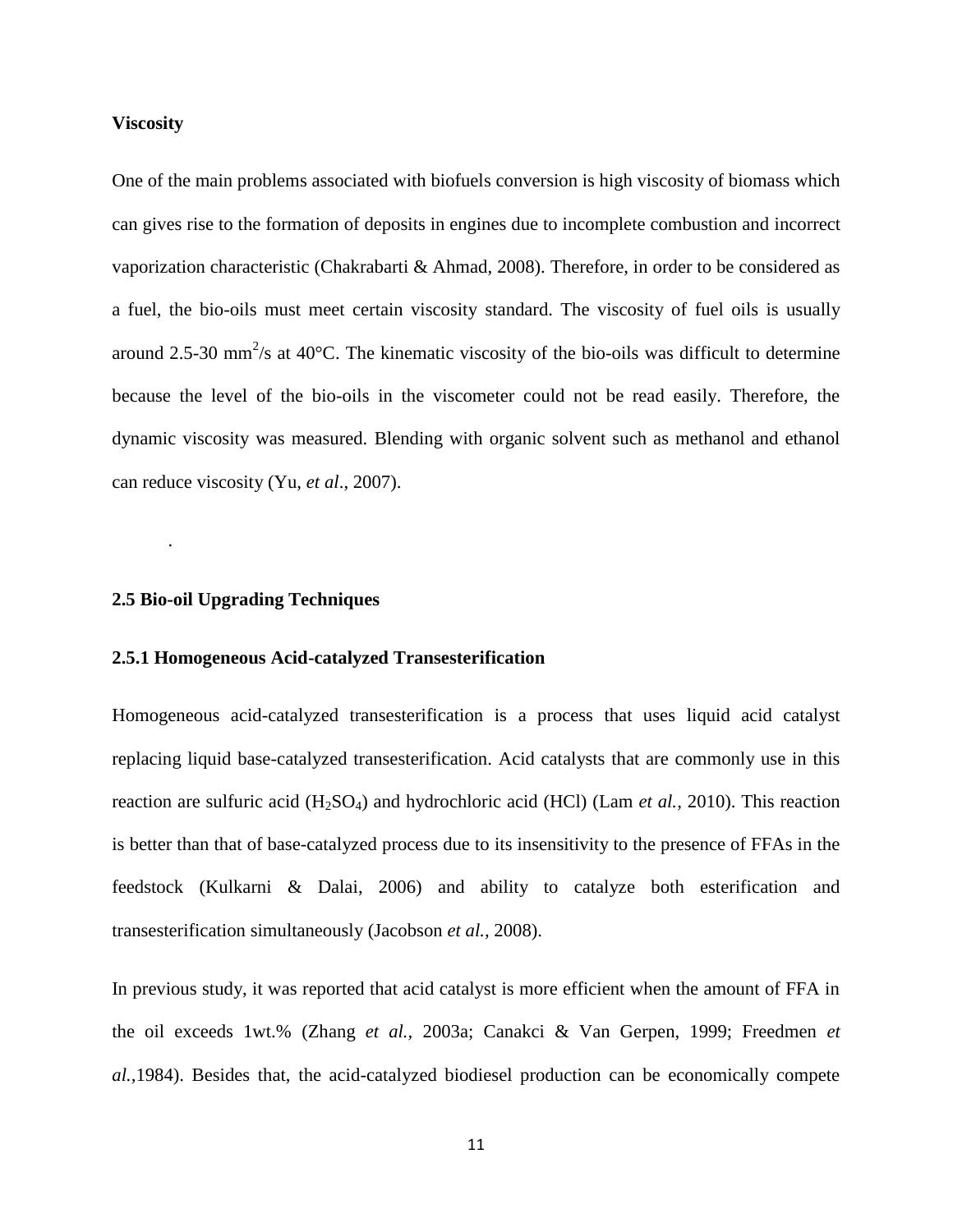with respect to base-catalyzed process using virgin oils, especially when the low-cost feedstocks was used (Zhang *et al.,* 2003a, 2003b). There are two factors that must be considered during this process which is molar ratio of alcohol/bio-oils and concentration of alcohol. It is stated that the increase in molar ratio results in increasing on ester conversion and faster conversion at high alcohol concentration (Canakci & Van Gerpen, 1999). However, this reaction takes longer time which is about 4000 times slower than homogeneous base catalyzed reaction (Srivastava  $\&$ Prasad, 2000).

### **2.5.2 Base-catalyzed Transesterification**

Base-catalyzed transesterification is the second stage of biodiesel synthesis which gives high conversion of methyl ester up to 98% as stated by Yusup and Khan (2010). Optimum condition required for this reaction are temperature of 55 °C with methanol/oil molar ratio of 8/1 and potassium hydroxide as catalyst at 2% (ww-1). The conversion of methyl esters recorded exceeded 98% after 5h and has a product quality that match to biodiesel with international standards (Yusup & Khan, 2010). However, this reaction is very sensitive to the purity of the reactant as free fatty acid (FFA) content must be in a certain limit (Sharma *et al.,* 2008).

The base strength of catalysts affect greatly on their catalytic activities in transesterification reaction as the increasing of base strength leads to higher conversion of methyl ester. For instance, the conversion of methyl ester by faujasite zeolites was higher than that of parent zeolites due to more electropositive cations which increase the base strength of faujasite zeolites (Philippou *et al.,* 2000).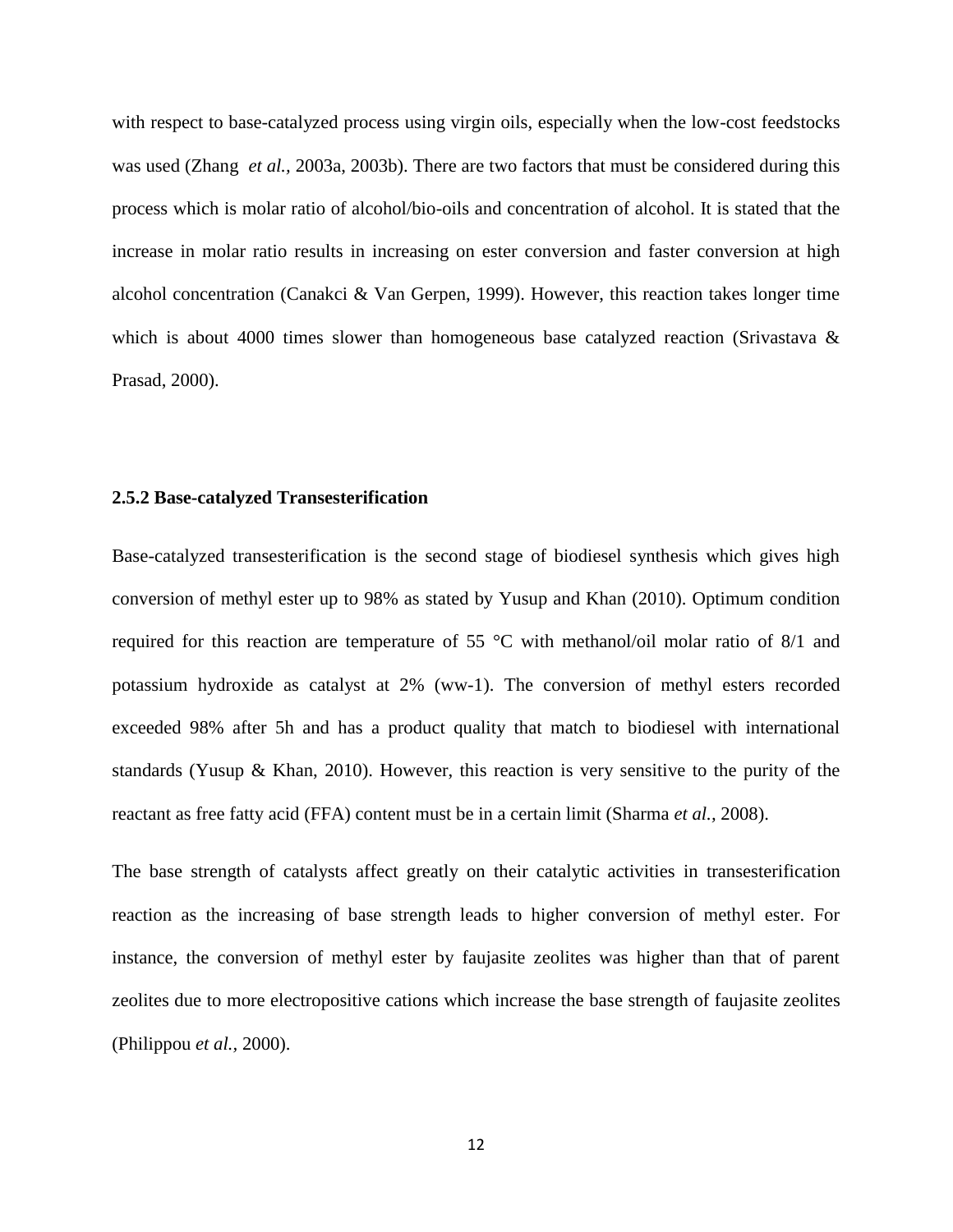## **2.5.3 Alkali-catalyzed Transesterification**

Alkali-catalyzed transesterification is a reaction which uses alkali catalyst instead of acid or base catalyst. Common catalysts used in alkali-catalyzed transesterification are sodium hydroxide and potassium hydroxide. Although this method is the most popular process for biodiesel production, strict feedstock specification is still required. Only highly refined vegetable oils should be used as feedstock to produce biodiesel by this method. Furthermore, the water and free fatty acid (FFA) contents in the reaction system should be less than 0.1 and 0.5%, respectively. High water contents might leads to low yield of biodiesel due to the hydrolysis which will become the dominant reaction.

Maximum conversion efficiency of alkaline transesterification was recorded at 0.5% of NaOH as reported by Ramadhas *et al.* (2005) which concluded that high amount of catalyst increase the yield of biodiesel. However, excess amount of catalyst leads to formation of emulsion that reduced the conversion efficiency. Thus, the amount of catalyst used for alkaline transesterification should be ranged between 0.3 - 1.0%.

#### **2.5.4 Transesterification using Solid-Acid Catalysts**

Solid acid catalysts have more significant advantages compared to the conventional homogeneous acids due to less corrosion, less toxicity and less environmental problems (Lou *et al.,* 2008). However, the use of those solid acids usually requires high reaction temperature, long reaction time and relatively high pressure (Zhang *et al.,* 2010). Thus, further researches are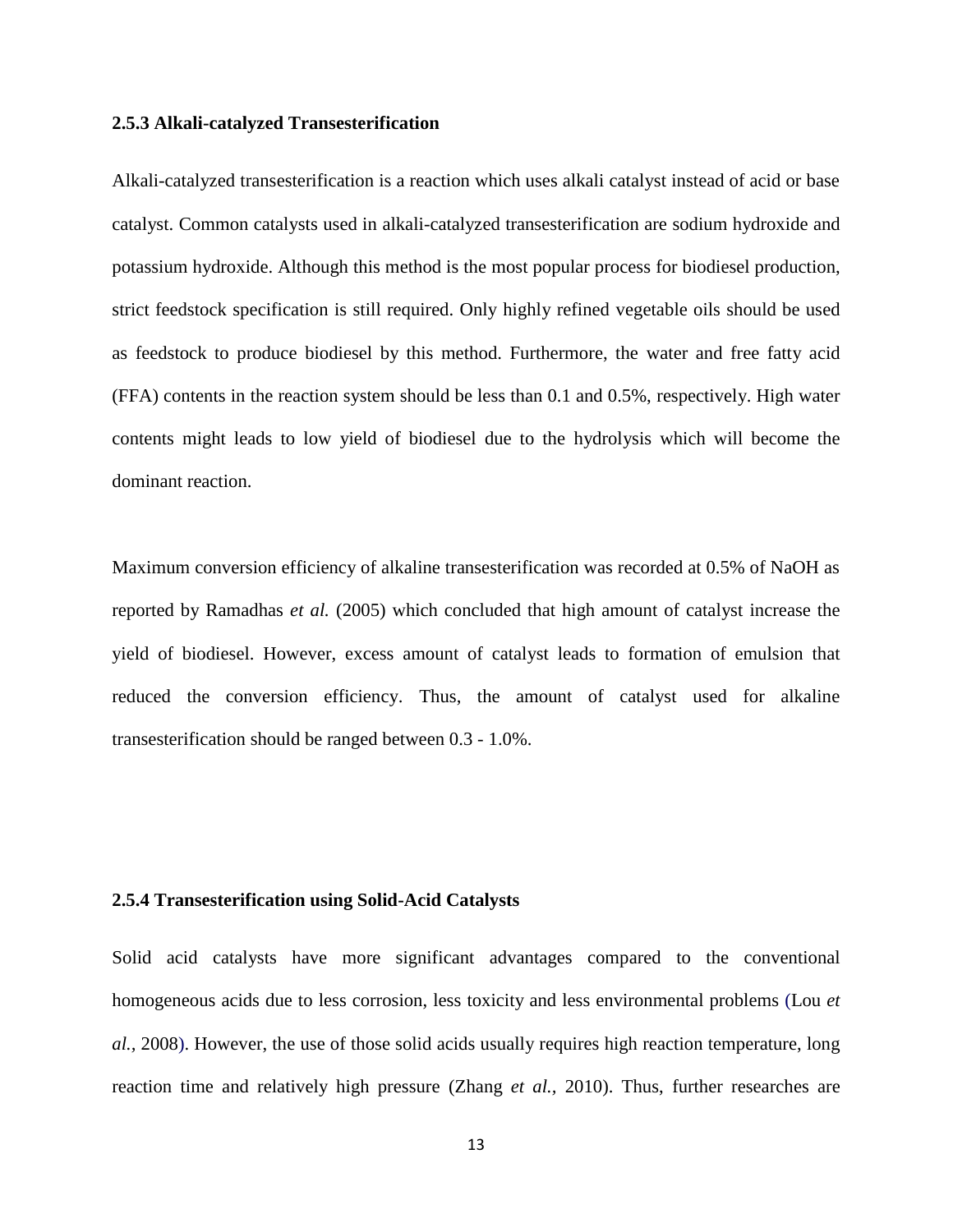necessary to solve these problems. Recently, a lot of work has been carried out in relation to solid acid as catalysts for esterification reaction. In recent study, ferric sulfate shows a high catalytic activity when used as a solid acid catalyst to catalyze the esterification of FFA in waste cooking oil (WCO). In addition, ferric sulfate has a lower price and could be easily recovered due to its very lower solubility in oil which makes it suitable to be used as the potential catalyst.

## **2.6 Role of Catalyst in Transesterification**

The types of conventional catalysts used in transesterification reaction are depending upon the nature of the oil used for production of biodiesel. The choices of acid and alkali catalysts depend on the free fatty acids (FFA) content in the raw oil. There are certain amount of FFA should not exceed for transesterification to occur by an alkali catalyst (Zhang *et al*., 2010). Catalysts used for the transesterification of triglycerides are divided into three classes which are known as alkali, acid and base catalysts.

Alkali catalysts like sodium hydroxide, sodium methoxide, potassium hydroxide, potassium methoxide are more effective compared to other catalysts (Ma & Hanna, 1999). Sodium hydroxide or potassium hydroxide has been used as a catalyst in the process of alkaline methanolysis, both in concentration from 0.4 to 2% wt of oil (Tomasevic & Marinkovic, 2003). Refined and crude oils use base catalyst such as sodium hydroxide or potassium hydroxide with 1wt.% resulted in successful conversion (Tomasevic & Marinkovic, 2003). Previous study done by Yan *et al.* (2009) used heterogeneous zinc and lanthanum mixed oxides as catalyst which varied in molar ratio. From the study, molar ratio of 3:1 of zinc to lanthanum showed the highest activity in oil transesterification.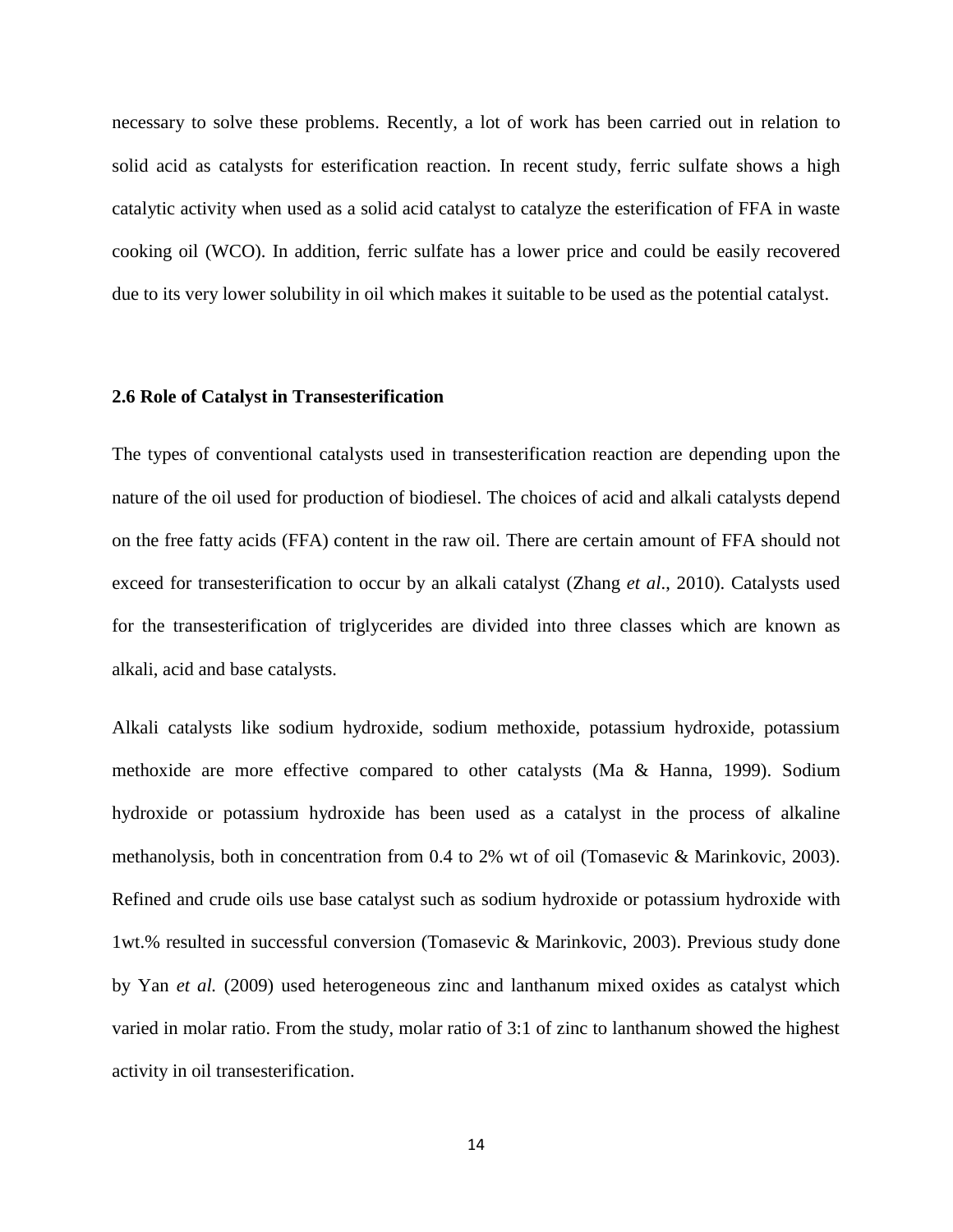### **2.7 Role of Solvent in Transesterification**

The type of the alcohol used in the transesterification process does not affect the yield of biodiesel produce. The selection of the alcohol is based on the cost and performance of the alcohol itself (Sharma *et al*., 2008). Methanol and ethanol are frequently used in both laboratory research and in biodiesel industry (Demirbas, 2003; Fukuda *et al.,* 2001). However, due to low cost and high reactivity of methanol makes it the first choice for the transesterification reaction (Zhang *et al*., 2010). In addition, experiment by Nye *et al.* (1983) suggests that the initial reagent phase miscibility plays an important role in base-catalyzed transesterification. Phase miscibility can be affected by two factors which are hydrophobicity and reaction temperature applied in the reaction (Nye *et al.,* 1983). Large molecular weight alcohol increased the value of hydrophobicity in the reaction and the increasing of molecular weight also increased the reaction temperature as more energy is required for the conversion to occur (Liu, 1994).